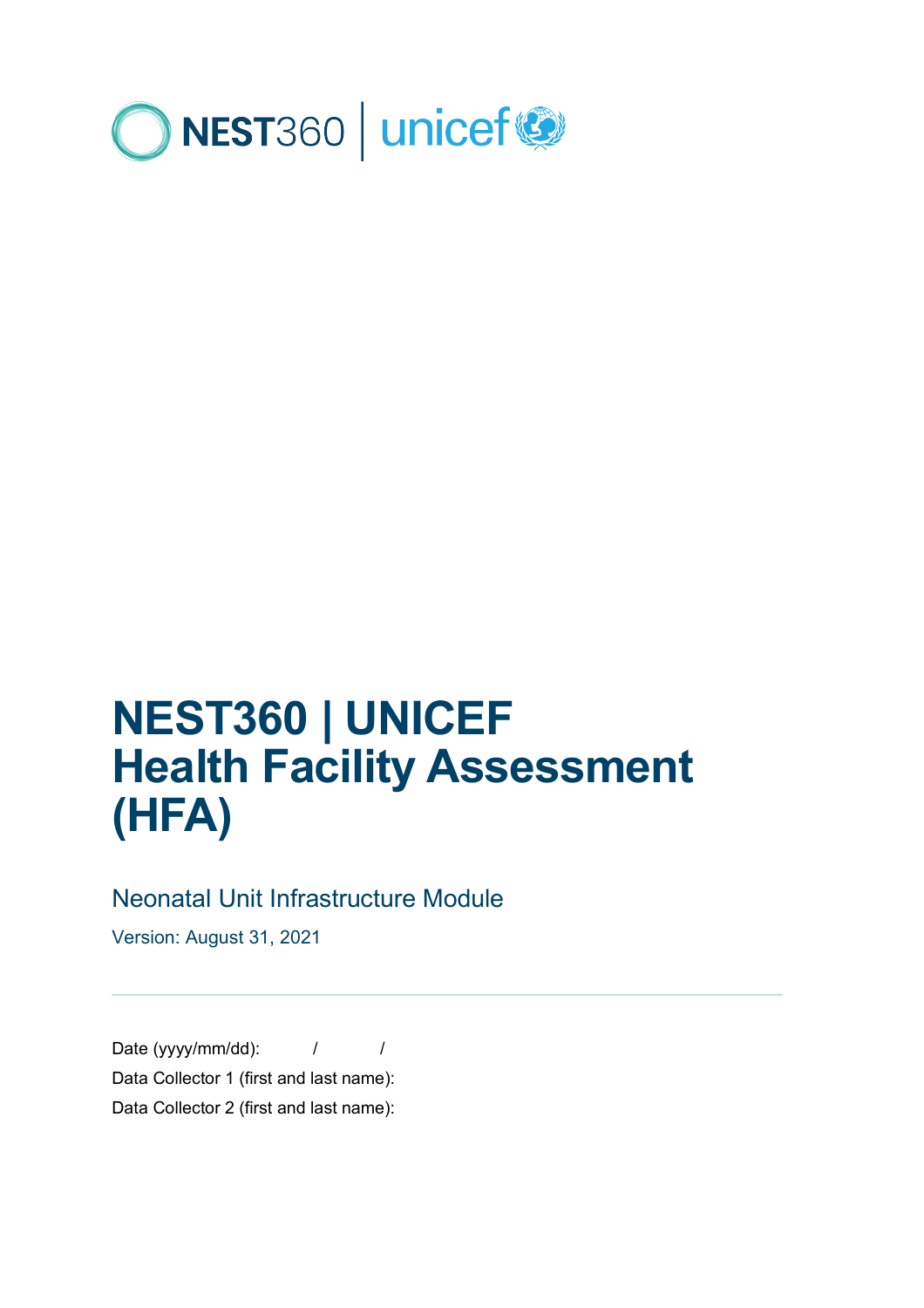## Module Overview for Neonatal Unit Infrastructure

**Section 1. Neonatal Unit Infrastructure** (direct questions to neonatal nurse in charge)

**Section 2. Neonatal Unit Infection Prevention and Control** (direct questions to neonatal nurse in charge)

**Section 3. Neonatal Unit Electricity** (direct questions to neonatal nurse in charge and technician)

**Section 4. Neonatal Unit Layout**

**Section 5. Admission and Referral Criteria** (direct questions to neonatal nurse in charge)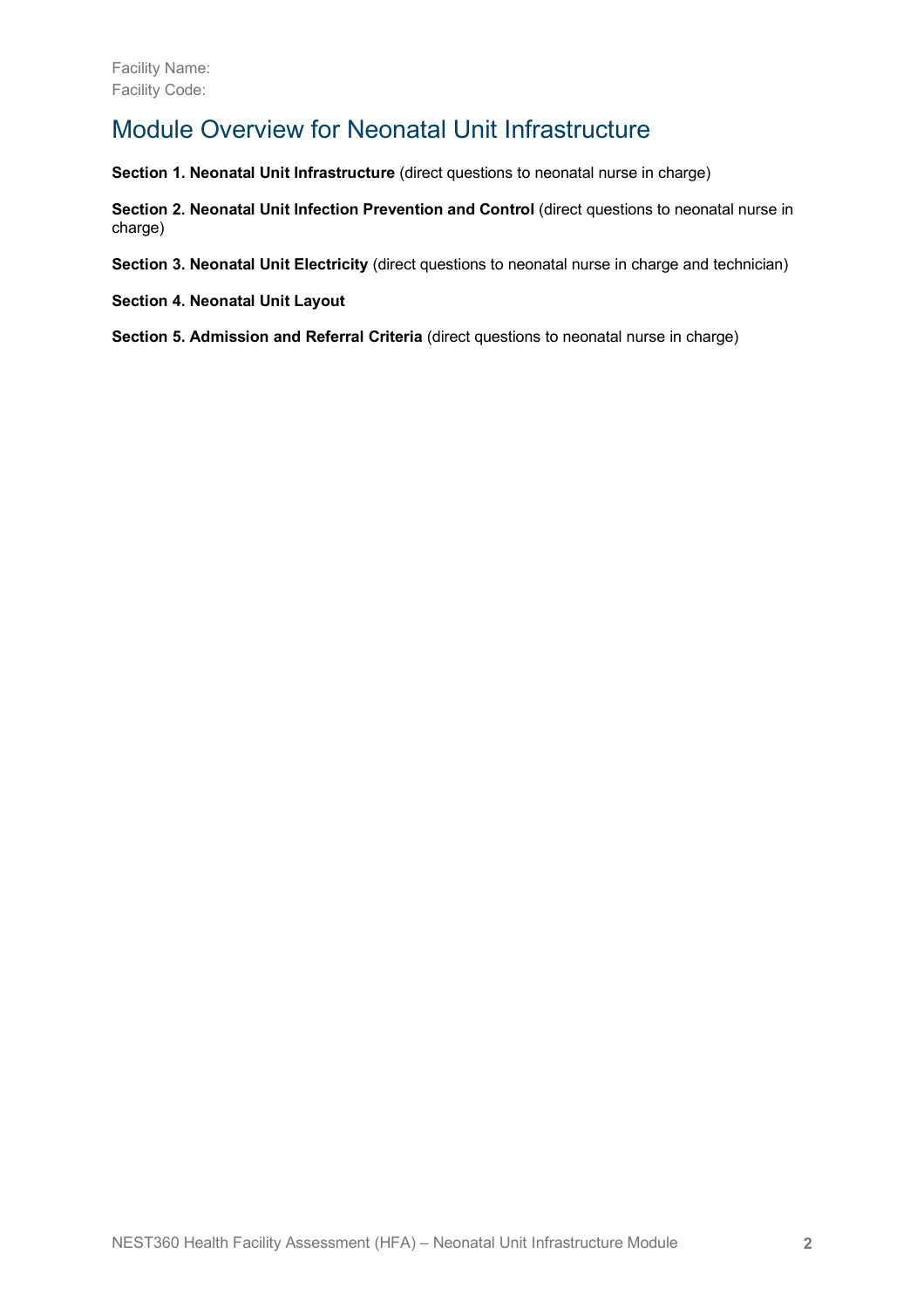# Section 1. Neonatal Unit Infrastructure

**Instructions:** Please have all participants fill in their names and positions below, before completing the following forms in *Section 1. Neonatal Unit Infrastructure*.

| Respondents                           |                            |
|---------------------------------------|----------------------------|
| Respondent Name (first and last name) | <b>Respondent Position</b> |
|                                       |                            |
| Respondent Name (first and last name) | <b>Respondent Position</b> |
|                                       |                            |
| Respondent Name (first and last name) | <b>Respondent Position</b> |
|                                       |                            |
| Respondent Name (first and last name) | <b>Respondent Position</b> |
|                                       |                            |
| Respondent Name (first and last name) | <b>Respondent Position</b> |
|                                       |                            |
| Respondent Name (first and last name) | <b>Respondent Position</b> |
|                                       |                            |
| Respondent Name (first and last name) | <b>Respondent Position</b> |
|                                       |                            |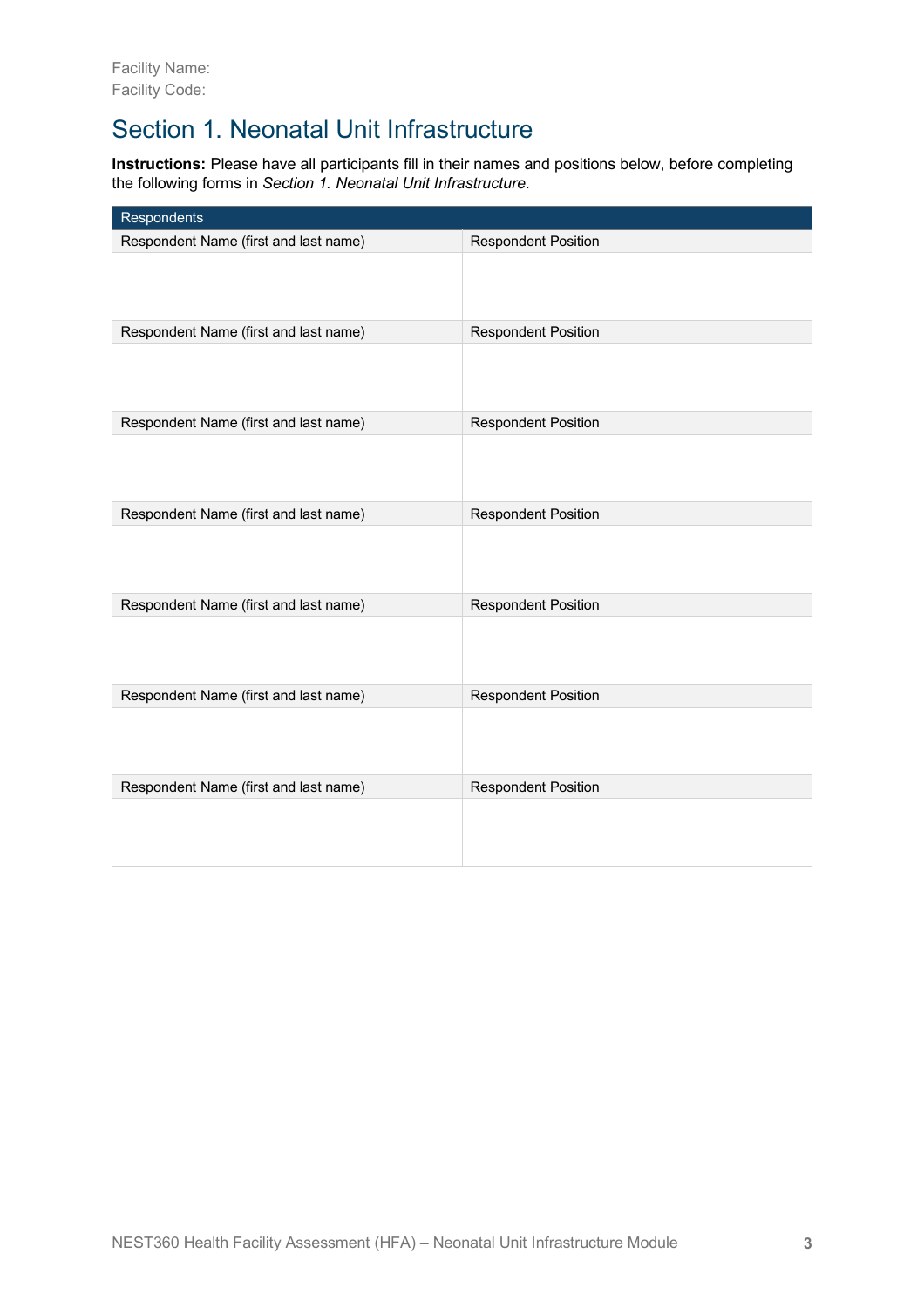# Section 1. Neonatal Unit Infrastructure

**Instructions:** 1) The data collection team should direct these questions to the neonatal nurse(s) in charge. For some questions, you will need to ask and observe the staff or specific items/spaces at the facility. An item is not functional if it is in need of repair. Please do not leave any variable blank. If a response is unknown, write "unknown" or select "unknown" from the multiple-choice answers.

**Prompt:** "I'd like to ask you a few questions and observe the neonatal unit's infrastructure."

| No.  | Item                                                                                                                                    | Response                          | Skip to                      |
|------|-----------------------------------------------------------------------------------------------------------------------------------------|-----------------------------------|------------------------------|
|      | <b>Neonatal Unit Capacity</b>                                                                                                           |                                   |                              |
| 1.01 | Does the facility provide neonatal care 24 hours a day,<br>7 days a week?                                                               | O<br>Yes<br>O<br>No               |                              |
| 1.02 | What is the total capacity of your neonatal unit if you<br>have one baby per bed, including cots, radiant<br>warmers, incubators, etc.? | Number:                           |                              |
| 1.03 | How many baby cots do you have in your neonatal<br>unit?<br>(Count all mobile and stationary baby cots)                                 | Number:                           |                              |
| 1.04 | Of all baby cots, how many are mobile baby cots with<br>castors?                                                                        | Number:                           | If "0", skip<br>to 1.06      |
| 1.05 | Of the mobile baby cots, how many are functional?                                                                                       | Number:                           |                              |
| 1.06 | Of all baby cots, how many are stationary baby cots<br>without castors?                                                                 | Number:                           | If "0", skip<br>to 1.08      |
| 1.07 | Of the stationary baby cots, how many are functional?                                                                                   | Number:                           |                              |
| 1.08 | Is there a mattress for every baby cot?                                                                                                 | Ő<br>Yes<br>( )<br>No             | If "Yes",<br>skip to<br>1.10 |
| 1.09 | If no, how many mattresses are there?<br>(Count all mattresses)                                                                         | Number:                           |                              |
| 1.10 | Do all the baby cots have insecticide treated bed nets?                                                                                 | Ő<br>Yes<br>O<br><b>No</b>        |                              |
| 1.11 | How close to each other are the closest two cots?                                                                                       |                                   |                              |
|      | (Measure the space between the sides/walls of the two<br>closes cots in centimeters)                                                    | cm                                |                              |
| 1.12 | Do you ever have more than one baby per cot? If yes,<br>how often? (Select one)                                                         | Ő<br>Frequently<br>O Sometimes    |                              |
|      | • Frequently: More than 2 times every week<br>Sometimes: Less than 1 time every week                                                    | O<br>Rarely                       |                              |
|      | • Rarely: Less than 1 time every month                                                                                                  | Never                             |                              |
|      | • Never: less than 1 time every 3 months                                                                                                |                                   |                              |
| 1.13 | Do you ever have more than one baby per radiant<br>warmer? If yes, how often? (Select one)                                              | Ő<br>Frequently<br>Ő<br>Sometimes |                              |
|      | • Frequently: More than 2 times every week                                                                                              | Rarely                            |                              |
|      | • Sometimes: Less than 1 time every week                                                                                                | Ö<br><b>Never</b>                 |                              |
|      | • Rarely: Less than 1 time every month                                                                                                  | O<br>N/A (no radiant              |                              |
|      | • Never: less than 1 time every 3 months                                                                                                | warmer)                           |                              |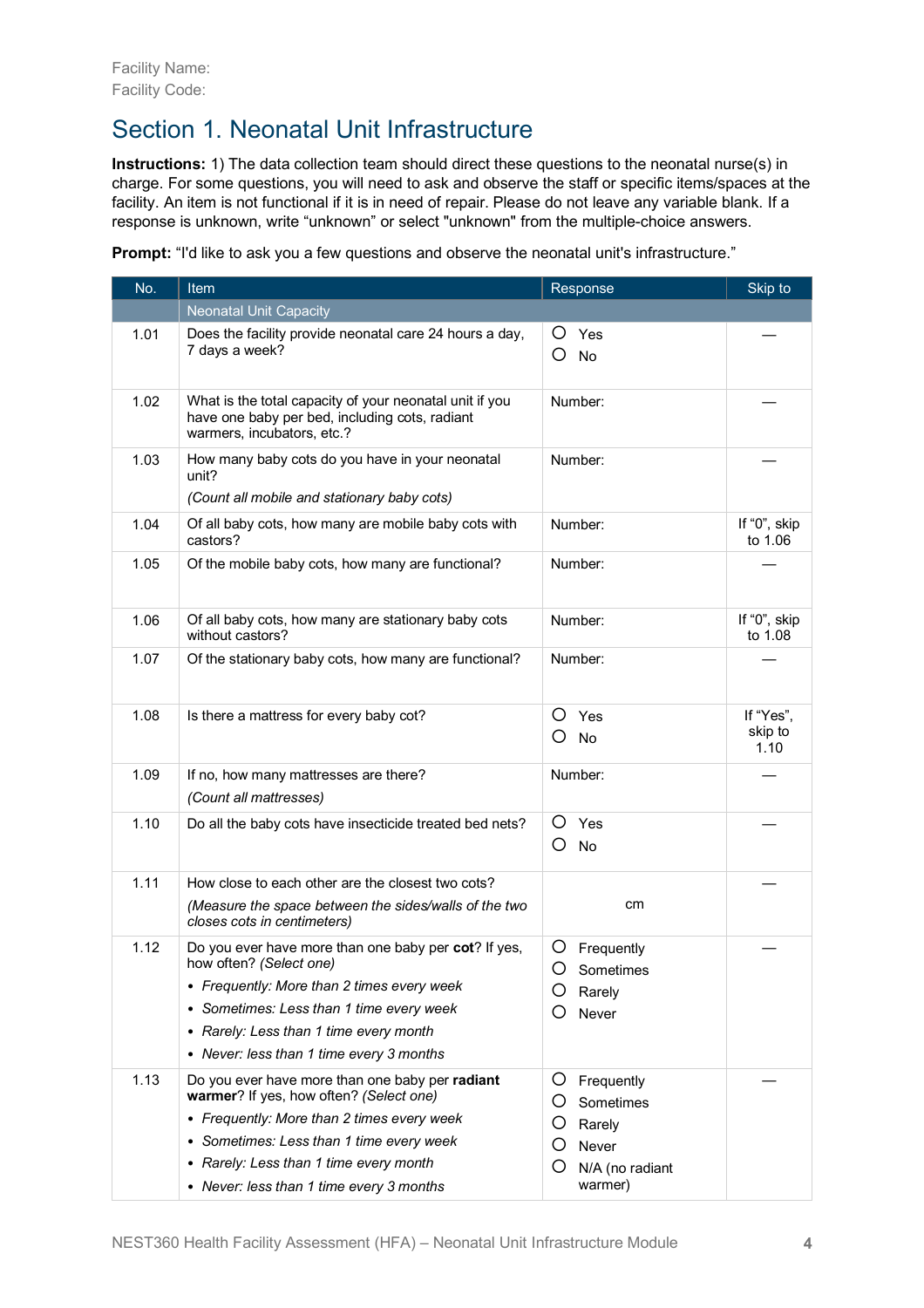| No.  | <b>Item</b>                                                                                                                                      | Response                            | Skip to |
|------|--------------------------------------------------------------------------------------------------------------------------------------------------|-------------------------------------|---------|
| 1.14 | Do you ever have more than one baby per incubator?                                                                                               | Ő<br>Frequently                     |         |
|      | If yes, how often? (Select one)                                                                                                                  | O<br>Sometimes                      |         |
|      | • Frequently: More than 2 times every week                                                                                                       | O<br>Rarely                         |         |
|      | • Sometimes: Less than 1 time every week                                                                                                         | O<br>Never                          |         |
|      | • Rarely: Less than 1 time every month                                                                                                           | O<br>N/A (no incubator)             |         |
|      | • Never: less than 1 time every 3 months                                                                                                         |                                     |         |
| 1.15 | Do you ever have more than one baby per                                                                                                          | O<br>Frequently                     |         |
|      | phototherapy light? If yes, how often? (Select one)                                                                                              | Ő<br>Sometimes                      |         |
|      | • Frequently: More than 2 times every week                                                                                                       | O<br>Rarely                         |         |
|      | • Sometimes: Less than 1 time every week                                                                                                         | O<br>Never                          |         |
|      | • Rarely: Less than 1 time every month                                                                                                           | O<br>N/A (no phototherapy           |         |
|      | • Never: less than 1 time every 3 months                                                                                                         | light)                              |         |
| 1.16 | How many babies are currently in the neonatal unit?                                                                                              | Number:                             |         |
|      | (Count the number of babies currently in the neonatal<br>unit. Do not count babies in the KMC unit.)                                             |                                     |         |
| 1.17 | How many babies are currently under phototherapy<br>lights in the neonatal unit?                                                                 | Number:                             |         |
|      | (Count the number of babies currently under<br>phototherapy lights in the unit)                                                                  |                                     |         |
| 1.18 | Did you ever refuse admission or refer a neonate to                                                                                              | O<br>Yes                            |         |
|      | another facility because of inadequate number of beds<br>in your neonatal unit in the last year?                                                 | Ο<br>No                             |         |
| 1.19 | Do you ever admit neonates in the paediatric ward?                                                                                               | O<br>Yes                            |         |
|      |                                                                                                                                                  | O<br>No                             |         |
|      | <b>Transfers</b>                                                                                                                                 |                                     |         |
| 1.20 | How do you usually transfer the neonates from the                                                                                                | ப<br>Carried by hand                |         |
|      | labour ward to the neonatal unit?                                                                                                                | Carried by KMC<br>ப                 |         |
|      | (Select all that apply)                                                                                                                          | Carried in an                       |         |
|      |                                                                                                                                                  | incubator/radiant<br>warmer         |         |
|      |                                                                                                                                                  | Carried in a cot                    |         |
|      |                                                                                                                                                  | Other (specify below)               |         |
|      |                                                                                                                                                  |                                     |         |
|      |                                                                                                                                                  |                                     |         |
| 1.21 | Is the neonatal unit in the same building as the labour                                                                                          | $\circ$<br>Yes                      |         |
|      | ward?                                                                                                                                            | O<br><b>No</b>                      |         |
|      | (Select NO if the units are located in different buildings,<br>even if they are connected by a covered walkway with                              | O<br>N/A (no labour ward)           |         |
|      | no walls. If you have to walk outside, the units are<br>located in different buildings.)                                                         |                                     |         |
| 1.22 | How long does it take to walk from the labour ward to<br>the neonatal unit?                                                                      | Ő<br>Less than a 5-minute<br>walk   |         |
|      | (Please walk from the labour ward to the neonatal unit                                                                                           | $\Omega$<br>5-10-minute walk        |         |
|      | to verify the estimate)                                                                                                                          | $\left( \right)$<br>More than a 10- |         |
|      |                                                                                                                                                  | minute walk                         |         |
|      |                                                                                                                                                  | Ő<br>N/A (no labour ward)           |         |
| 1.23 | Is the neonatal unit in the same building as the<br>maternity theatre?                                                                           | O<br>Yes                            |         |
|      | (Select NO if the units are located in different buildings,                                                                                      | O<br><b>No</b>                      |         |
|      | even if they are connected by a covered walkway with<br>no walls. If you have to walk outside, the units are<br>located in different buildings.) | O<br>N/A (no maternity<br>theatre)  |         |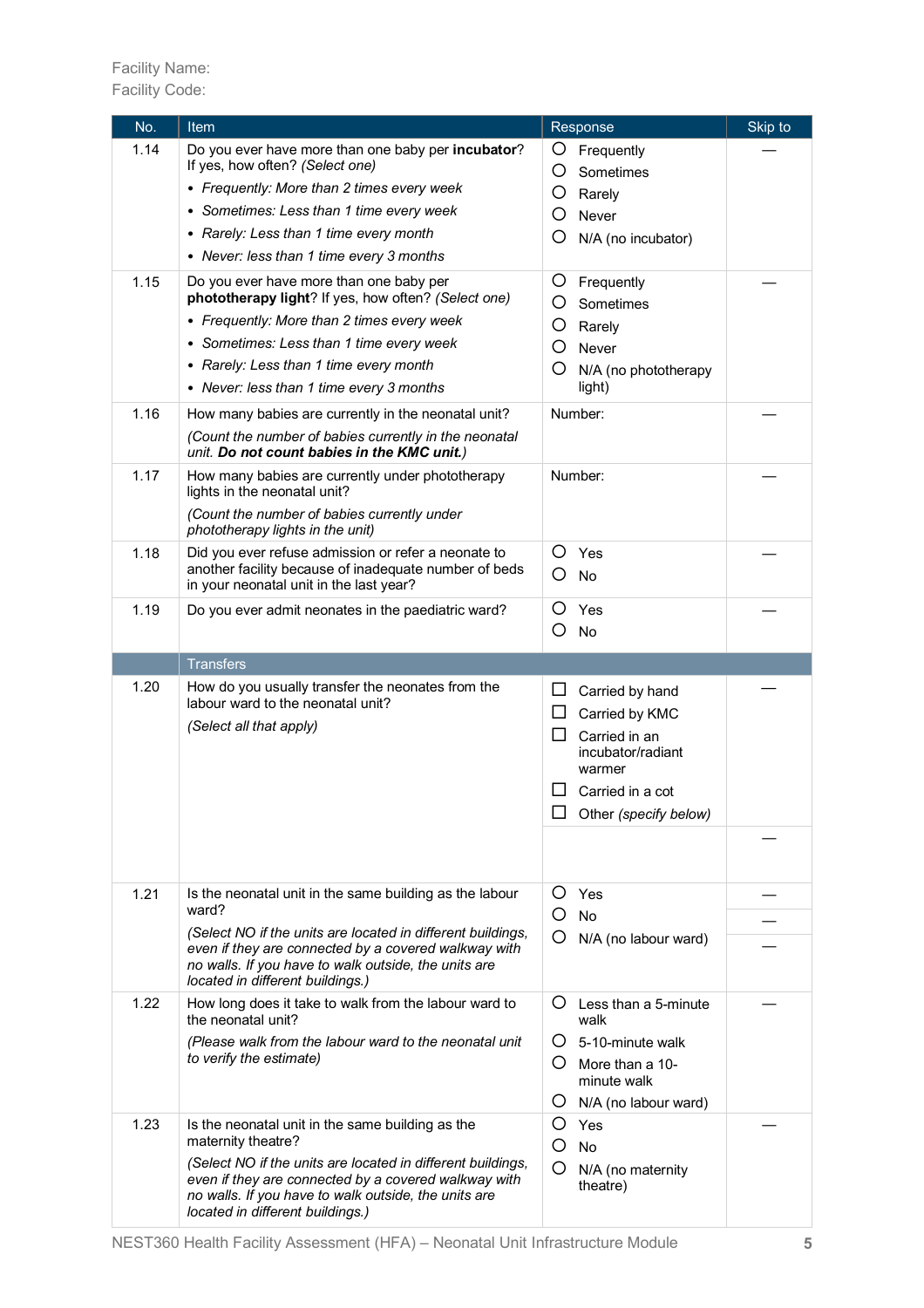| No.  | Item                                                                                                                                                                                                                        | Response                   |                                |                                              | Skip to                |
|------|-----------------------------------------------------------------------------------------------------------------------------------------------------------------------------------------------------------------------------|----------------------------|--------------------------------|----------------------------------------------|------------------------|
| 1.24 | How long does it take to walk from the maternity theatre<br>to the neonatal unit?                                                                                                                                           |                            | walk                           | O Less than a 5-minute                       |                        |
|      | (Please walk from the maternity theatre to the neonatal                                                                                                                                                                     | O                          | 5-10-minute walk               |                                              |                        |
|      | unit to verify the estimate)                                                                                                                                                                                                | O                          | More than a 10-<br>minute walk |                                              |                        |
|      |                                                                                                                                                                                                                             | Ő                          | N/A (no maternity<br>theatre)  |                                              |                        |
|      | <b>Dedicated Space Observations</b>                                                                                                                                                                                         |                            |                                |                                              |                        |
| 1.25 | Which of the following areas do you have in the<br>neonatal unit?                                                                                                                                                           | ப<br>□                     |                                | High risk/acute area<br>Low risk/stable area |                        |
|      | (Read all answer options out loud. Select all that apply.)                                                                                                                                                                  | □                          | Area for those<br>the facility | admitted from outside                        |                        |
|      |                                                                                                                                                                                                                             | ΙI                         | Isolation room                 |                                              |                        |
|      |                                                                                                                                                                                                                             | ப                          |                                | None of the above                            |                        |
|      |                                                                                                                                                                                                                             | ΙI                         |                                | Other (specify below)                        |                        |
|      |                                                                                                                                                                                                                             |                            |                                |                                              |                        |
| 1.26 | Is there a dedicated area for examination and triage                                                                                                                                                                        | O                          | Yes                            |                                              |                        |
|      | when a newborn first arrives in the unit?                                                                                                                                                                                   | Ο                          | No                             |                                              |                        |
|      |                                                                                                                                                                                                                             | O                          |                                | Yes, but not observed                        |                        |
|      | Neonatal Unit Temperature                                                                                                                                                                                                   |                            |                                |                                              |                        |
| 1.27 | Which, if any, functional heating arrangements are<br>there for the neonatal unit?<br>(Select all that apply)<br>(This does not include a radiant warmer or heating for<br>neonates. Central heating is a system of heating | ப<br>ப                     | Central heating                | Electric space heater                        |                        |
|      |                                                                                                                                                                                                                             | ΙI                         | Gas heater                     |                                              |                        |
|      |                                                                                                                                                                                                                             | □                          | None                           |                                              |                        |
|      | buildings by warming air or water at one place and then                                                                                                                                                                     | $\mathsf{L}$               |                                | Other (specify below)                        |                        |
|      | sending it to different rooms through pipes or vents.<br>When combined with other systems to control the<br>building temperature (for example, cooling) the whole                                                           |                            |                                |                                              |                        |
|      | system can be an HVAC system.)                                                                                                                                                                                              |                            |                                |                                              |                        |
| 1.28 | How many electric space heaters are available?                                                                                                                                                                              |                            | Number:                        |                                              | If "0" skip<br>to 1.31 |
| 1.29 | How many electric space heaters are functional?                                                                                                                                                                             |                            | Number:                        |                                              |                        |
| 1.30 | For observation only: Are space heaters placed<br>appropriately?                                                                                                                                                            | Ő<br>Yes<br>O<br><b>No</b> |                                |                                              |                        |
|      | (Appropriate placement means there are no cables<br>across the floor, the heaters are at a safe distance from<br>babies, and not touching items that could catch fire.)                                                     |                            |                                |                                              |                        |
| 1.31 | Is there a functional room thermometer within the<br>neonatal unit?                                                                                                                                                         | O                          | Yes                            |                                              |                        |
|      |                                                                                                                                                                                                                             | O<br>O                     | <b>No</b>                      | Yes, but not observed                        |                        |
| 1.32 | How many rooms within the neonatal unit have                                                                                                                                                                                |                            | Number:                        |                                              | If "0", skip           |
|      | functional room thermometers?                                                                                                                                                                                               |                            |                                |                                              | to 1.35                |
| 1.33 | What is the ambient room temperature in the room(s)<br>with functional thermometers?                                                                                                                                        |                            | Room 1:                        | °C                                           |                        |
|      | (Enter a number for the ambient room temperature in<br>degrees Celsius to one decimal place. If more than                                                                                                                   |                            | Room 2:                        | $^{\circ}C$                                  |                        |
|      | three rooms, add additional readings in comments<br>below).                                                                                                                                                                 |                            | Room 3:                        | °C                                           |                        |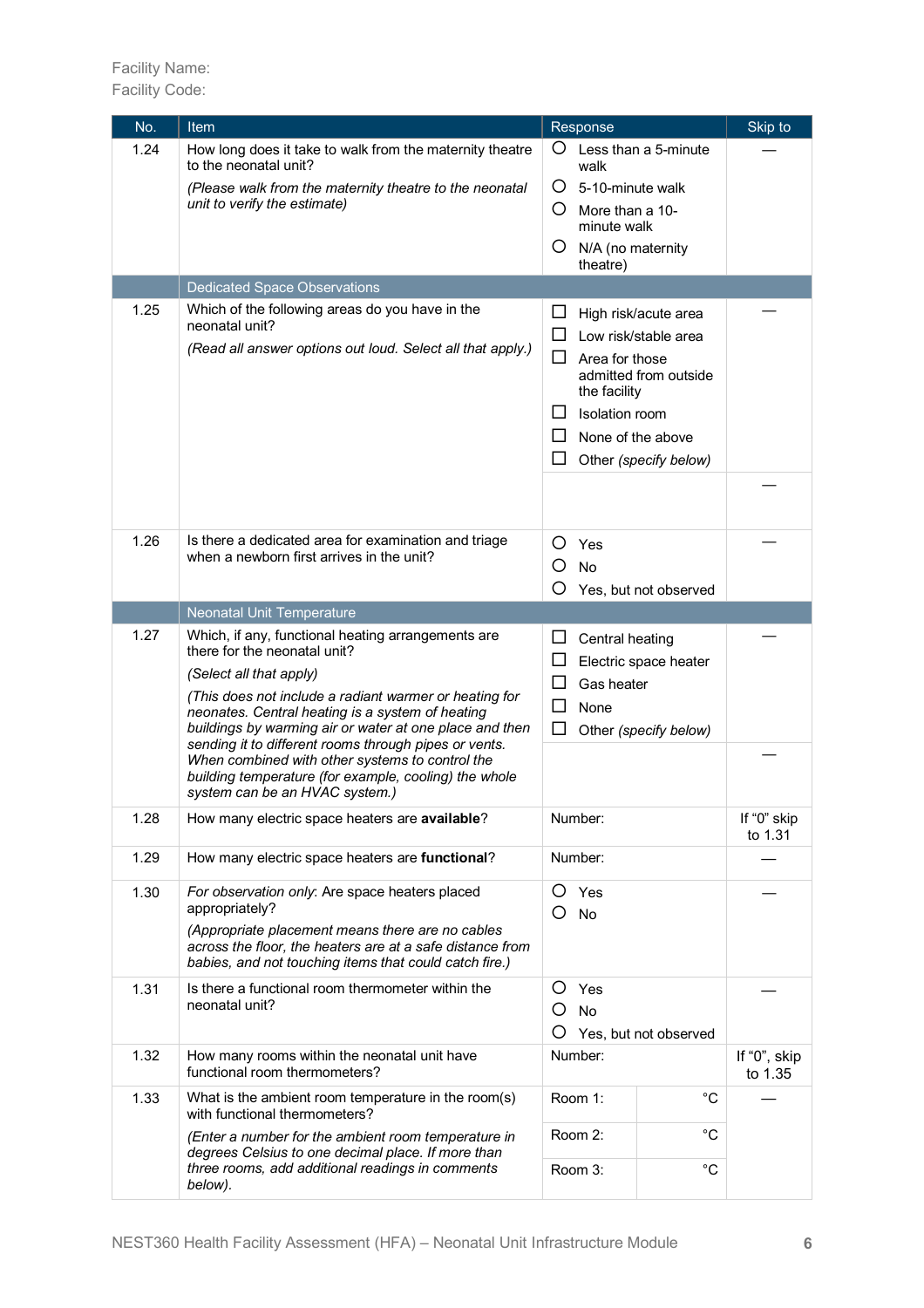| No.  | Item                                                                                                                                         | Response                                          | Skip to          |
|------|----------------------------------------------------------------------------------------------------------------------------------------------|---------------------------------------------------|------------------|
| 1.34 | For observation only: What time was the ambient<br>room temperature observed?                                                                |                                                   |                  |
| 1.35 | For observation only: Observe if there is a draught<br>coming from any of the windows (e.g., broken or open<br>window).                      | O<br>Yes<br>О<br>No                               | If "No",<br>1.37 |
| 1.36 | Comments on draught from windows:                                                                                                            |                                                   |                  |
|      | Lighting                                                                                                                                     |                                                   |                  |
| 1.37 | Is there adequate lighting to ensure good illumination<br>during the day?                                                                    | Ő<br>Yes<br>O<br>No                               |                  |
|      | (There should be enough lighting for staff to easily carry<br>out their work and complete any documentation at any<br>time of day)           |                                                   |                  |
| 1.38 | Is there adequate lighting to ensure good illumination<br>during the night?                                                                  | Ο<br>Yes<br>O<br><b>No</b>                        |                  |
|      | (There should be enough lighting for staff to easily carry<br>out their work and complete any documentation at any<br>time of night)         |                                                   |                  |
|      | <b>Medical Gases Systems</b>                                                                                                                 |                                                   |                  |
| 1.39 | Are there any oxygen wall outlets/ports in the neonatal<br>unit?                                                                             | Ő<br>Yes<br>O<br>No                               | If "No",<br>1.43 |
| 1.40 | How many oxygen wall outlets/ports are there in the<br>neonatal unit?                                                                        | Number:                                           |                  |
| 1.41 | Is there walled/piped blended oxygen in the neonatal<br>unit?                                                                                | O<br>Yes<br>O<br>No<br>Ő<br>Yes, but not observed |                  |
| 1.42 | Is there walled/piped medical air in the neonatal unit?<br>(Medical air is primarily made of Nitrogen and Oxygen.)                           | Yes<br>O<br>O<br>No<br>Yes, but not observed      |                  |
|      | <b>Nurses Station</b>                                                                                                                        |                                                   |                  |
| 1.43 | Is there a nurse's station or staff work area within the<br>neonatal unit?                                                                   | Yes<br>O<br>O<br><b>No</b>                        | If "No",<br>1.46 |
| 1.44 | Is there a place for staff to sit (e.g., chair, bench, not on<br>the floor)?                                                                 | O<br>Yes<br>O<br>No                               |                  |
| 1.45 | Can the nurses see every baby from the nurses'<br>station?                                                                                   | O<br>Yes<br>O<br><b>No</b>                        |                  |
|      | Water                                                                                                                                        |                                                   |                  |
| 1.46 | Is there a time of the year when the neonatal unit<br>routinely has a shortage or lack of water?                                             | Ő<br>Yes<br>Ő<br>No                               |                  |
| 1.47 | Is there a reliable backup source of water?                                                                                                  | Ő<br>Yes                                          |                  |
|      | (Reliable is defined as providing the facility with water<br>supply to meet all its needs while the main water source<br>is not functioning) | No<br>O                                           |                  |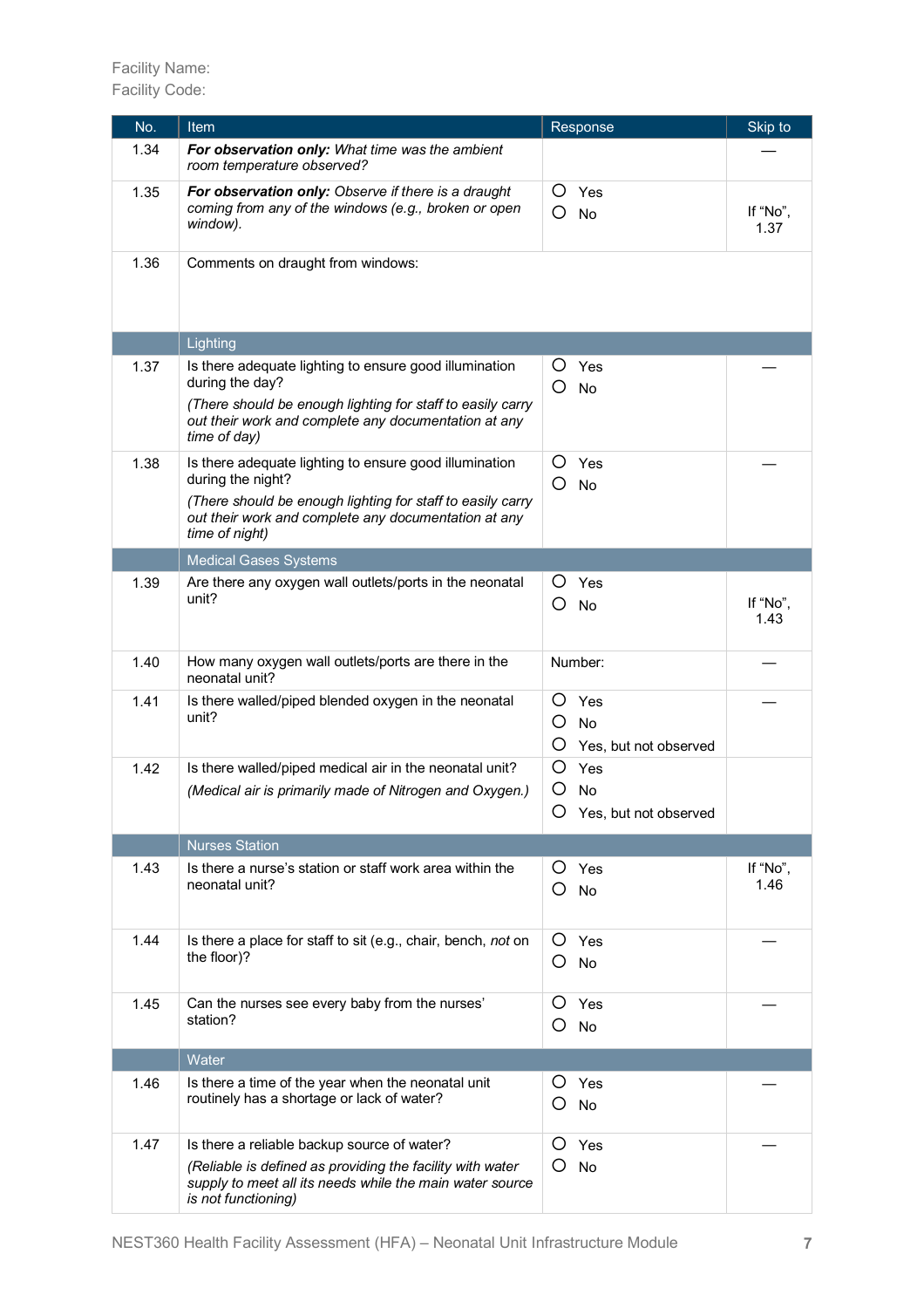| No.  | Item                                                                                  | Response         | Skip to  |
|------|---------------------------------------------------------------------------------------|------------------|----------|
|      | <b>Fire Prevention</b>                                                                |                  |          |
| 1.48 | Is there a fire extinguisher?                                                         | Yes<br>( )       | If "No", |
|      |                                                                                       | <b>No</b><br>( ) | 1.51     |
| 1.49 | Has the fire extinguisher ever been formally inspected                                | Yes<br>O         |          |
|      | for functionality?                                                                    | <b>No</b><br>()  |          |
|      |                                                                                       | Unknown<br>( )   |          |
| 1.50 | When was it inspected? (yyyy/mm/dd)                                                   |                  |          |
|      | (If date is unknown, enter 1999/01/01)                                                |                  |          |
| 1.51 | Does the facility conduct fire drills at least once per<br>year?                      | Yes<br>( )       |          |
|      |                                                                                       | No               |          |
|      |                                                                                       | Unknown          |          |
| 1.52 | Does the facility have a neonatal evacuation plan in                                  | Yes<br>( )       |          |
|      | case of a fire?                                                                       | <b>No</b>        |          |
|      |                                                                                       | Unknown          |          |
|      | <b>Emergency Drills</b>                                                               |                  |          |
| 1.53 | Has there been an emergency care drill on the neonatal<br>unit in the last 12 months? | Yes<br>( )       |          |
|      |                                                                                       | No.              |          |
|      |                                                                                       | Unknown          |          |

## **Comments**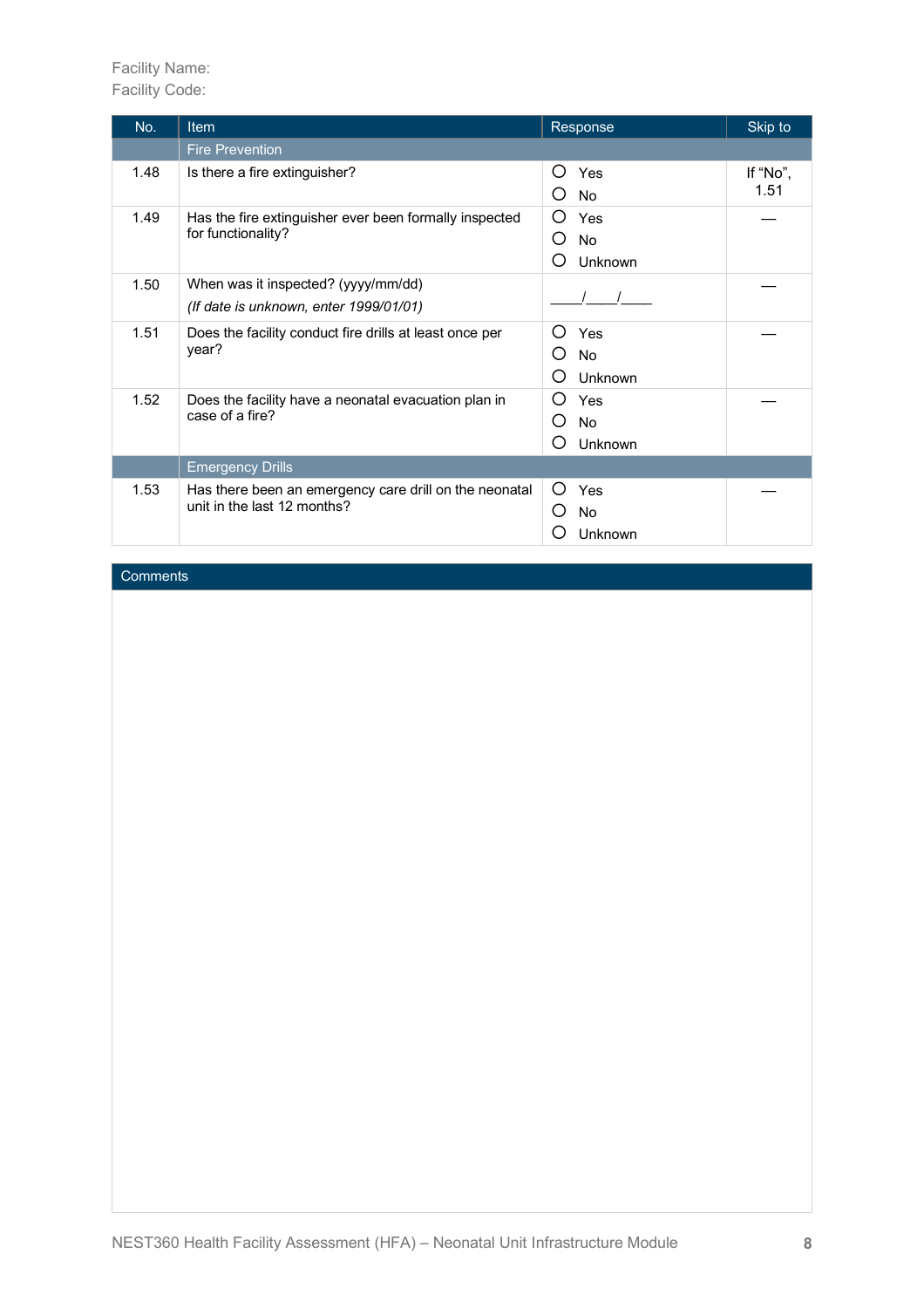## Section 2. Neonatal Unit Infection Prevention and Control

**Instructions:** Please have all participants fill in their names and positions below, before completing the following forms in *Section 2. Neonatal Unit Infection Prevention and Control*.

| Respondents                           |                            |
|---------------------------------------|----------------------------|
| Respondent Name (first and last name) | <b>Respondent Position</b> |
|                                       |                            |
| Respondent Name (first and last name) | <b>Respondent Position</b> |
|                                       |                            |
| Respondent Name (first and last name) | <b>Respondent Position</b> |
|                                       |                            |
| Respondent Name (first and last name) | <b>Respondent Position</b> |
|                                       |                            |
| Respondent Name (first and last name) | <b>Respondent Position</b> |
|                                       |                            |
| Respondent Name (first and last name) | <b>Respondent Position</b> |
|                                       |                            |
| Respondent Name (first and last name) | <b>Respondent Position</b> |
|                                       |                            |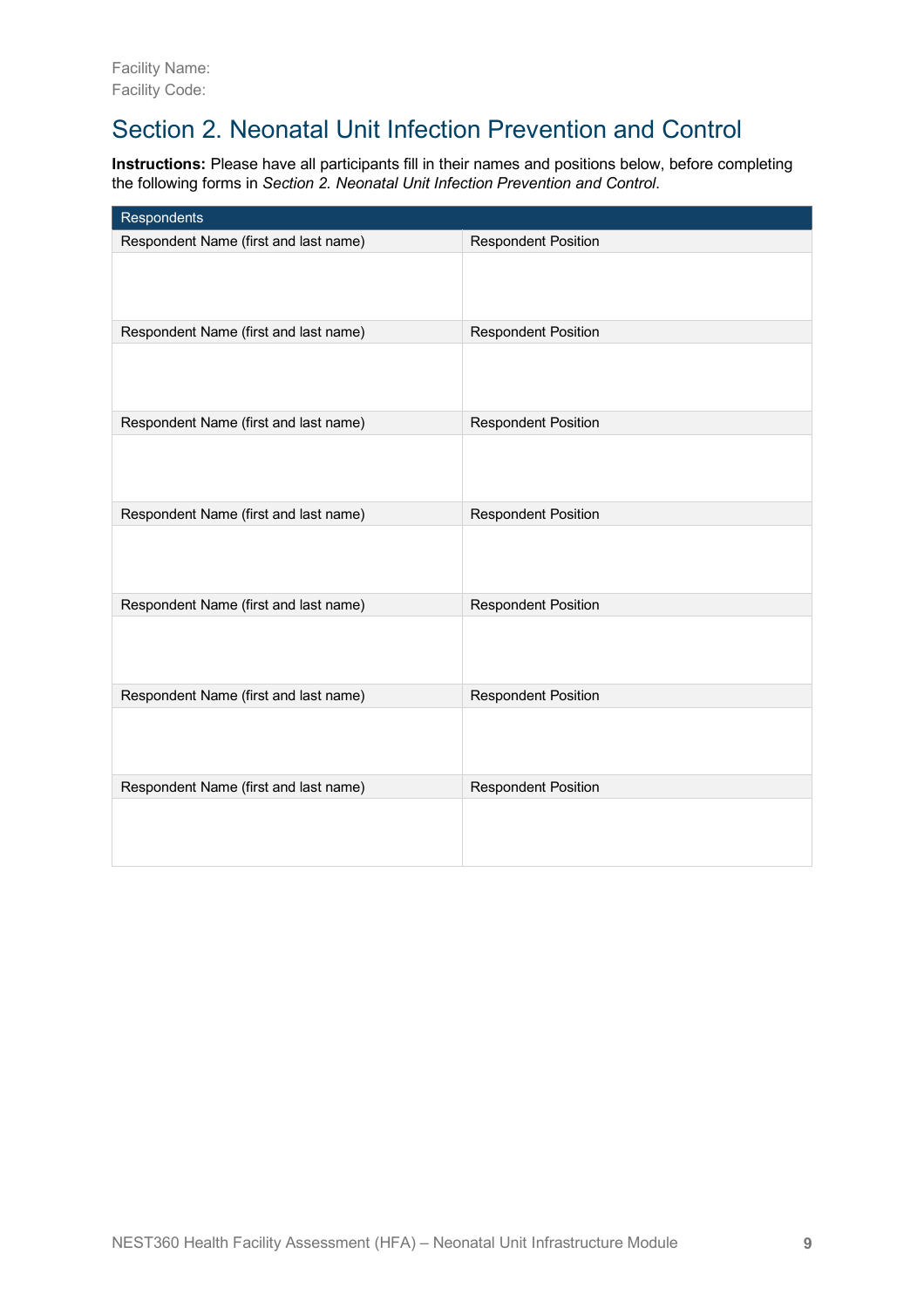## Section 2. Neonatal Unit Infection Prevention and Control

**Instructions:** Direct these questions to the nurse(s) in charge of the neonatal unit. For some questions, you will need to observe the staff or specific items/spaces at the facility. If a guideline is available, continue to ask if it is easily accessible. All guidelines must be seen in order to select "Yes" to being available and to being easily accessible. In order to select "Yes" to easily accessible the nurse must know where the guideline is stored and be able to retrieve it quickly. Please do not leave any variable blank. If a response is unknown, write "unknown" or select "unknown" from the multiplechoice answers.

**Prompt:** "Next I'll ask you a few questions about the neonatal unit's infection prevention."

| 2A. Guidelines |  |  |  |
|----------------|--|--|--|
|                |  |  |  |

| No.               | Does the facility have the following?                                                            | Available<br>and easily<br>accessible | Available but<br>not easily<br>accessible | <b>Not</b><br>available |
|-------------------|--------------------------------------------------------------------------------------------------|---------------------------------------|-------------------------------------------|-------------------------|
| 2.01              | <b>Infection Prevention Protocols</b>                                                            |                                       |                                           |                         |
| 2.01a             | Prevention of neonatal infections protocol                                                       | O                                     | ∩                                         | ∩                       |
| 2.01 <sub>b</sub> | Handwashing wall chart                                                                           | ∩                                     | Ω                                         | ∩                       |
| 2.01c             | Cleaning the neonatal unit guidelines                                                            | ◯                                     | ( )                                       | ( )                     |
| 2.01 <sub>d</sub> | Cleaning medical equipment guidelines                                                            | ∩                                     | ∩                                         | ∩                       |
| 2.02              | <b>Infection Control Protocols</b>                                                               |                                       |                                           |                         |
| 2.02a             | Infection control guidelines                                                                     | ∩                                     | ∩                                         | ∩                       |
| 2.02 <sub>b</sub> | Early diagnosis and management of neonatal<br>infections protocol                                | ∩                                     |                                           |                         |
| 2.02c             | Drug doses, dilutions and preparations for the<br>neonatal unit guidelines                       | ∩                                     | ∩                                         | ∩                       |
| 2.02 <sub>d</sub> | Safe and rational use of antibiotics and other<br>medications based on weight and age guidelines | ∩                                     | ∩                                         | ∩                       |
| 2.02e             | Prescription chart                                                                               | ◯                                     | ∩                                         | ∩                       |
| 2.02f             | Care of small and sick newborns in outbreak<br>guidelines                                        | ∩                                     |                                           |                         |
| 2.02g             | Accidental needle prick protocol                                                                 | ∩                                     | ( )                                       | 〔 〕                     |

| No.  | Item                                                                                                                                                                             | Response  | Skip to |
|------|----------------------------------------------------------------------------------------------------------------------------------------------------------------------------------|-----------|---------|
|      | Surveillance                                                                                                                                                                     |           |         |
| 2.03 | Is surveillance conducted for device-associated<br>infections (for example, catheter-associated urinary tract<br>infections, central line-associated bloodstream<br>infections)? | Yes<br>No |         |
| 2.04 | Is surveillance conducted for hospital-acquired infection<br>outbreaks for neonates?                                                                                             | Yes<br>N٥ |         |

| No.  | <b>Item</b>                                                                                                                                         | Response  | Skip to |
|------|-----------------------------------------------------------------------------------------------------------------------------------------------------|-----------|---------|
|      | Hand hygiene policies                                                                                                                               |           |         |
| 2.05 | Is there a policy for staff to wash their hands with soap<br>before or immediately upon entry to the neonatal unit?                                 | Yes<br>No |         |
| 2.06 | Is there a policy for staff to use hand sanitiser before or<br>immediately upon entry to the neonatal unit?                                         | Yes<br>No |         |
| 2.07 | Is there a policy for visitors to wash their hands with<br>soap and/or use hand sanitiser before or immediately<br>upon entry to the neonatal unit? | Yes<br>No |         |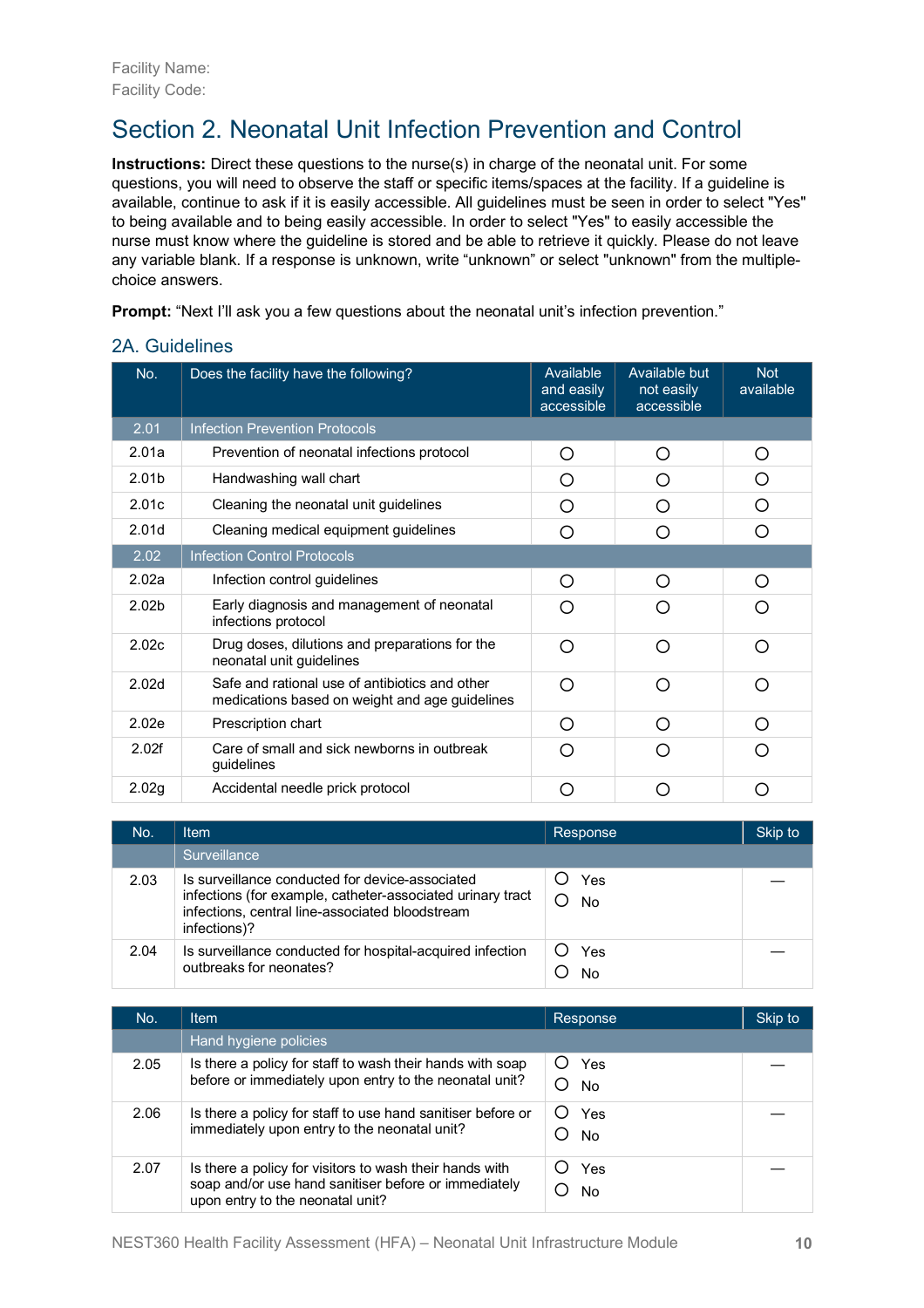| No.  | <b>Item</b>                                                                                                                                      | Response                                                                                                                                                                                             | Skip to                   |
|------|--------------------------------------------------------------------------------------------------------------------------------------------------|------------------------------------------------------------------------------------------------------------------------------------------------------------------------------------------------------|---------------------------|
|      | Hand hygiene before or immediately at the entrance to the neonatal unit                                                                          |                                                                                                                                                                                                      |                           |
| 2.08 | Are hand hygiene options available before or<br>immediately at the entrance to the neonatal unit?                                                | O<br>Yes<br>O<br><b>No</b>                                                                                                                                                                           | If "No",<br>2.13          |
| 2.09 | What hand hygiene options are available before or<br>immediately at the entrance to the neonatal unit?<br>(Select all that apply)                | ⊔<br>Sink with soap<br>ப<br>Sink without soap<br>$\mathsf{L}$<br>Sink with hand sanitiser<br>ப<br>Free-standing hand<br>sanitiser or alcohol-<br>based rub<br><b>Bucket</b><br>Other (specify below) |                           |
| 2.10 | What type of soap is available before or immediately<br>at the entrance to the neonatal unit?<br>(Select all that apply)                         | □<br>None<br>ப<br>Bar soap<br>ப<br>Liquid hand soap pump<br>bottle<br>ப<br>Elbow operated soap<br>dispenser<br>Other (specify below)                                                                 |                           |
| 2.11 | How are water taps before or immediately at the<br>entrance operated?<br>(Select all that apply)                                                 | $\mathsf{L}$<br>Hand<br>Elbow<br>Foot<br>Knee<br>N/A (no taps)                                                                                                                                       |                           |
| 2.12 | What, if any, options for hand drying are available<br>before or immediately at the entrance to the neonatal<br>unit?<br>(Select all that apply) | None<br>ப<br>$\Box$ Single use hand drying<br>towels<br>Cloth towel<br>Electric hand dryer<br>⊔<br>Other (specify below)                                                                             |                           |
|      | Hand hygiene before entry to each room in the neonatal unit                                                                                      |                                                                                                                                                                                                      |                           |
| 2.13 | Are hand hygiene options available before entry to<br>each room in the neonatal unit?                                                            | Ő<br>All rooms<br>Ő<br>Some rooms<br>Ő<br>No rooms                                                                                                                                                   | If "No<br>rooms",<br>2.18 |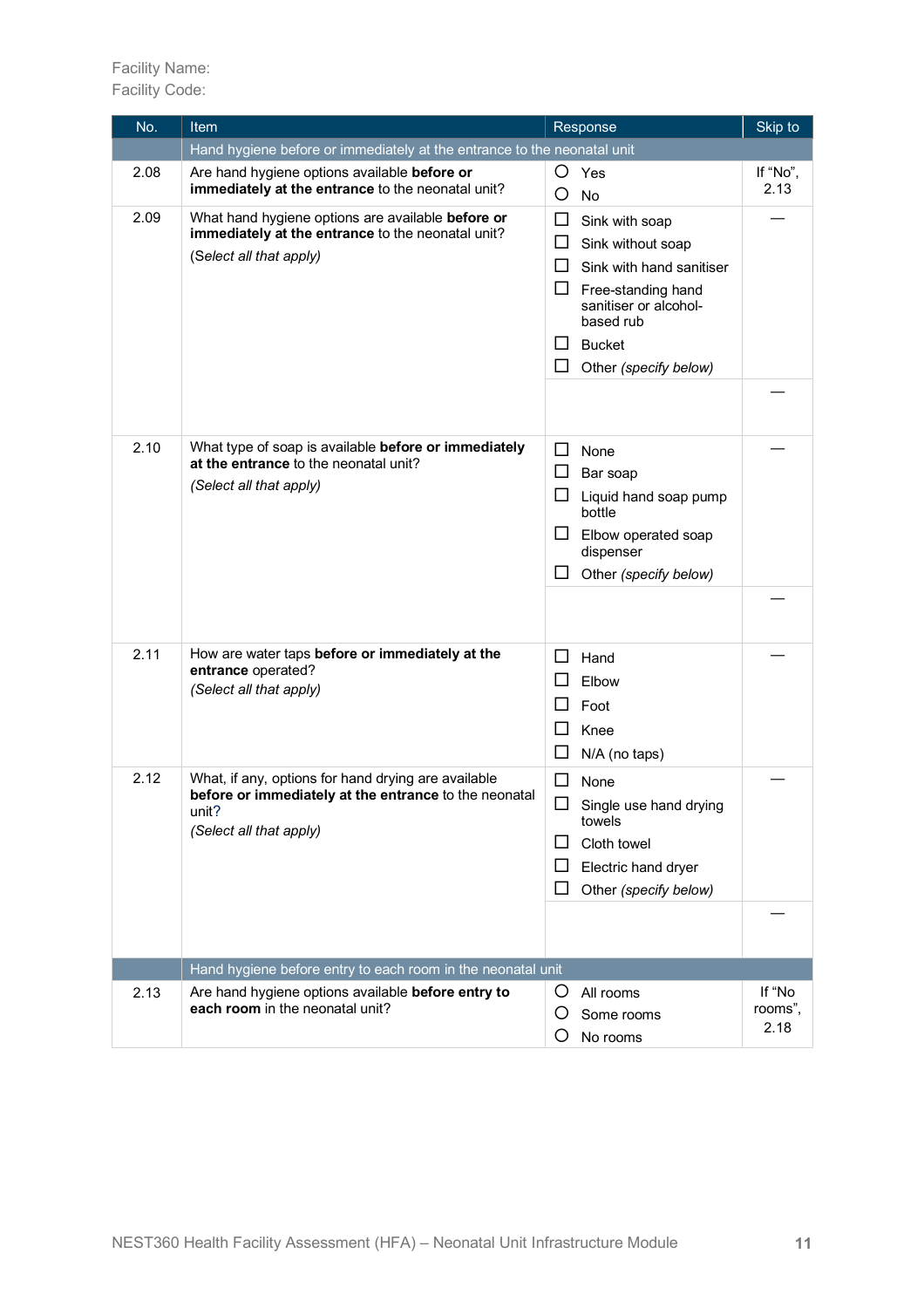| No.  | <u>Item</u>                                                                                                                       | Response                                                                                                                                                                                                 | Skip to                   |
|------|-----------------------------------------------------------------------------------------------------------------------------------|----------------------------------------------------------------------------------------------------------------------------------------------------------------------------------------------------------|---------------------------|
| 2.14 | What hand hygiene options are available before entry<br>to each room in the neonatal unit?<br>(Select all that apply)             | $\Box$<br>Sink with soap<br>$\Box$<br>Sink without soap<br>⊔<br>Sink with hand sanitiser<br>ப<br>Free-standing hand<br>sanitiser or alcohol-<br>based rub<br><b>Bucket</b><br>ப<br>Other (specify below) |                           |
| 2.15 | What type of soap is available before entry to each<br>room in the neonatal unit?<br>(Select all that apply)                      | ⊔<br>None<br>ப<br>Bar soap<br>ப<br>Liquid hand soap pump<br>bottle<br>Elbow operated soap<br>ப<br>dispenser<br>Other (specify below)                                                                     |                           |
| 2.16 | How are water taps before entry to each room<br>operated?<br>(Select all that apply)                                              | Hand<br>ΙI<br>Elbow<br>Foot<br>Knee<br>ப<br>N/A (no taps)                                                                                                                                                |                           |
| 2.17 | What, if any, options for hand drying are available<br>before entry to each room in the neonatal unit?<br>(Select all that apply) | ⊔<br>None<br>ப<br>Single use hand drying<br>towels<br>Cloth towel<br>Electric hand dryer<br>Other (specify below)                                                                                        |                           |
|      | Hand hygiene in each room in the neonatal unit                                                                                    |                                                                                                                                                                                                          |                           |
| 2.18 | Are hand hygiene options available in each room in the<br>neonatal unit?                                                          | O<br>All rooms<br>O<br>Some rooms<br>O<br>No rooms                                                                                                                                                       | If "No<br>rooms",<br>2.23 |
| 2.19 | What hand hygiene options are available in each room<br>in the neonatal unit?<br>(Select all that apply)                          | ப<br>Sink with soap<br>ப<br>Sink without soap<br>Sink with hand sanitiser<br>ப<br>Free-standing hand<br>sanitiser or alcohol-<br>based rub<br><b>Bucket</b><br>Other (specify below)                     |                           |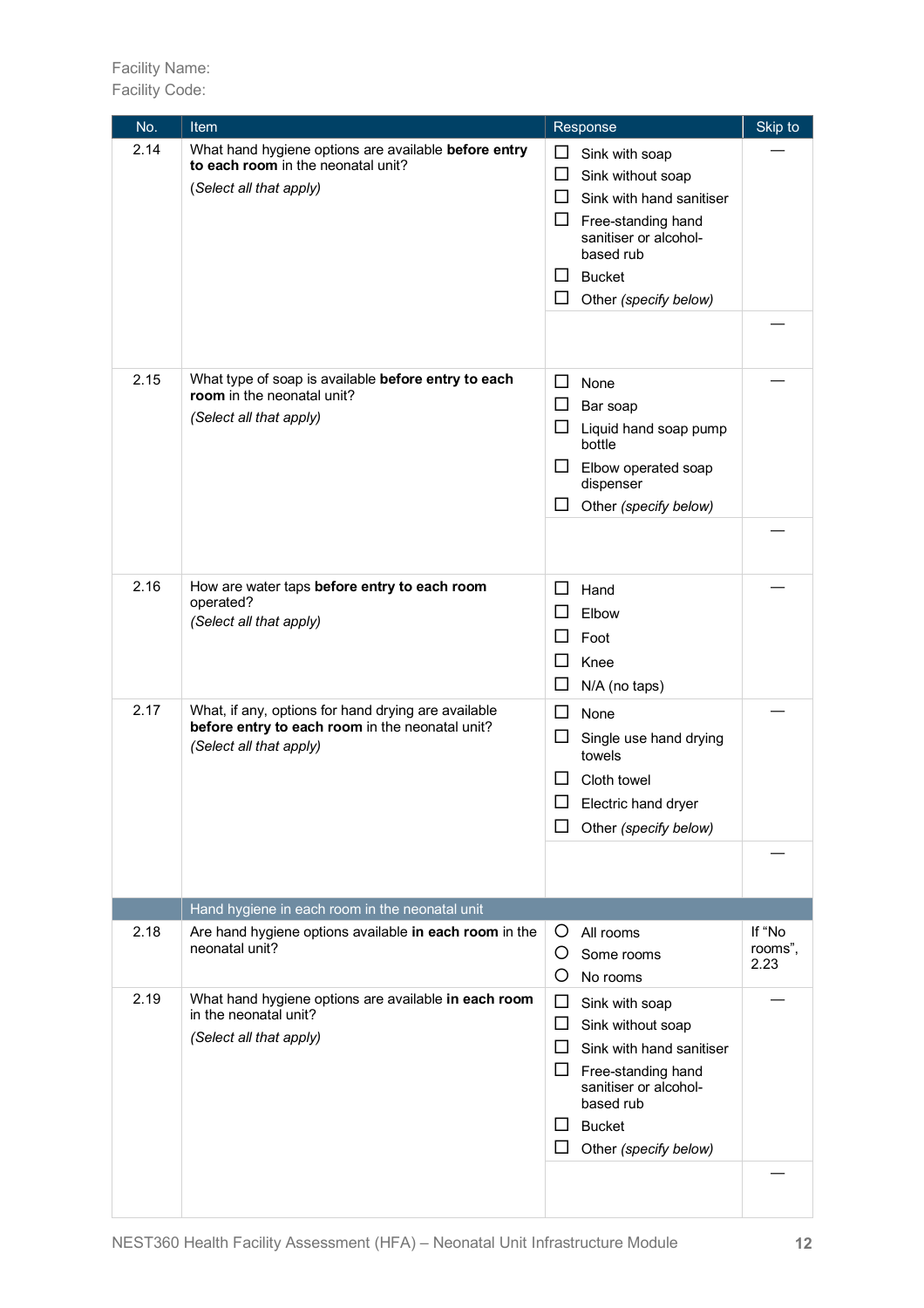| No.  | Item                                                                                                                 | Response                                                                                                                                          | Skip to |
|------|----------------------------------------------------------------------------------------------------------------------|---------------------------------------------------------------------------------------------------------------------------------------------------|---------|
| 2.20 | What type of soap is available in each room in the<br>neonatal unit?<br>(Select all that apply)                      | None<br>ΙI<br>ΙI<br>Bar soap<br>ப<br>Liquid hand soap pump<br>bottle<br>Elbow operated soap<br>$\mathsf{L}$<br>dispenser<br>Other (specify below) |         |
| 2.21 | How are water taps in each room operated?<br>(Select all that apply)                                                 | ப<br>Hand<br>Elbow<br>Foot<br>Knee<br>ப<br>N/A (no taps)                                                                                          |         |
| 2.22 | What, if any, options for hand drying are available in<br>each room in the neonatal unit?<br>(Select all that apply) | □<br>None<br>П<br>Single use hand drying<br>towels<br>Cloth towel<br>ΙI<br>Electric hand dryer<br>ப<br>ΙI<br>Other (specify below)                |         |
|      | <b>All Sinks</b>                                                                                                     |                                                                                                                                                   |         |
| 2.23 | For observation only: Are all of the sinks functioning<br>(running water, not clogged up, not leaking)?              | O<br>All<br>O<br>Some<br>O<br>None                                                                                                                |         |
| 2.24 | Have liquid soaps been diluted with water?<br>(Observe all soaps in the neonatal unit)                               | O<br>All<br>O<br>Some<br>O<br>None<br>Ő<br>N/A (no soap)                                                                                          |         |

| No.  | Item                                                                                                                                             | Response                                                                                                                                                        | Skip to |
|------|--------------------------------------------------------------------------------------------------------------------------------------------------|-----------------------------------------------------------------------------------------------------------------------------------------------------------------|---------|
|      | <b>Toilets/Latrines</b>                                                                                                                          |                                                                                                                                                                 |         |
| 2.25 | Are there toilets for staff or caretaker/guardian use?<br>(Select all that apply)                                                                | No toilets<br>Yes, separate toilet for<br>staff<br>Yes, separate toilet for<br>caretaker/guardian<br>Yes, shared toilet for<br>staff and caretaker/<br>guardian |         |
|      | Separate staff toilets                                                                                                                           |                                                                                                                                                                 |         |
| 2.26 | Can staff access the toilet at the time of the visit?                                                                                            | Yes<br>()<br>No                                                                                                                                                 |         |
| 2.27 | Can staff access the toilet 24 hours per day 7 days per<br>week?                                                                                 | Yes<br>No<br>( )                                                                                                                                                |         |
| 2.28 | Is the toilet for staff use visibly clean and functional?<br>(Functioning means that it does not require any<br>maintenance for appropriate use) | Yes<br>No<br>Yes, but not observed                                                                                                                              |         |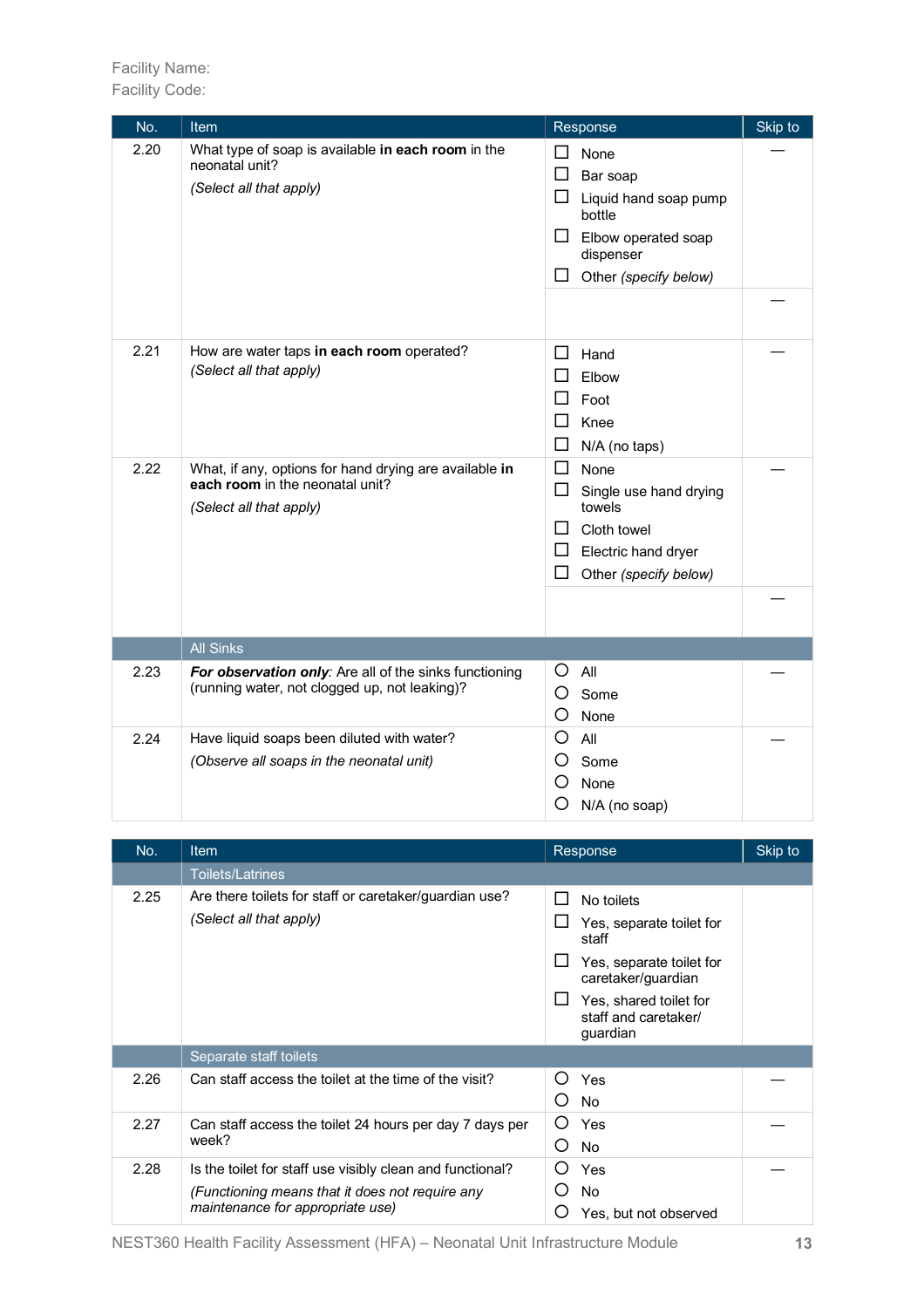| No.  | Item                                                                                                   | Response                                                                                                                                                                                                                                  | Skip to |
|------|--------------------------------------------------------------------------------------------------------|-------------------------------------------------------------------------------------------------------------------------------------------------------------------------------------------------------------------------------------------|---------|
| 2.29 | What hand hygiene options are available in the staff<br>toilet?<br>(Select all that apply)             | □<br>None<br>□<br>Sink with soap<br>$\Box$<br>Sink without soap<br>□<br>Sink with hand sanitiser<br>$\Box$<br>Free-standing hand<br>sanitiser or alcohol-<br>based rub<br><b>Bucket</b><br>ப<br>$\Box$<br>Other (specify below)           |         |
| 2.30 | How are water taps in the staff toilet operated?<br>(Select all that apply)                            | ⊔<br>Hand<br>ப<br>Elbow<br>Foot<br>ப<br>□<br>Knee<br>ப<br>N/A (no taps)                                                                                                                                                                   |         |
| 2.31 | What, if any, options for hand drying are available in<br>the staff toilet?<br>(Select all that apply) | ப<br>None<br>ப<br>Single use hand drying<br>towels<br>Cloth towel<br>ப<br>ப<br>Electric hand dryer<br>ப<br>Other (specify below)                                                                                                          |         |
| 2.32 | Location of nearest toilet for staff use from the neonatal<br>unit: (Select one)                       | Neonatal unit<br>O<br>O.<br>Postnatal unit<br>Ő<br>Elsewhere in the facility<br>O<br>Not on premises                                                                                                                                      |         |
| 2.33 | What type of toilet or latrine is it?<br>(Select one)                                                  | O<br>Flush or pour flush toilet<br>Ο<br>Ventilated improved pit<br>latrine<br>Pit latrine with slab<br>O<br>$\mathcal{O}$<br>Pit latrine without<br>slab/open pit<br>Composting toilet<br>Ő<br>Unknown<br>O<br>Ő<br>Other (specify below) |         |
| 2.34 | How often are toilets for staff use cleaned?<br>(Select one)                                           | Daily<br>Ő<br>O<br>Weekly<br>Ő<br>Irregularly<br>O<br>Never<br>Ő<br>Other (specify below)                                                                                                                                                 |         |
| 2.35 | Is there a rota of times they are cleaned?                                                             | Yes<br>O<br>O<br>No<br>Ö<br>Yes, but not observed                                                                                                                                                                                         |         |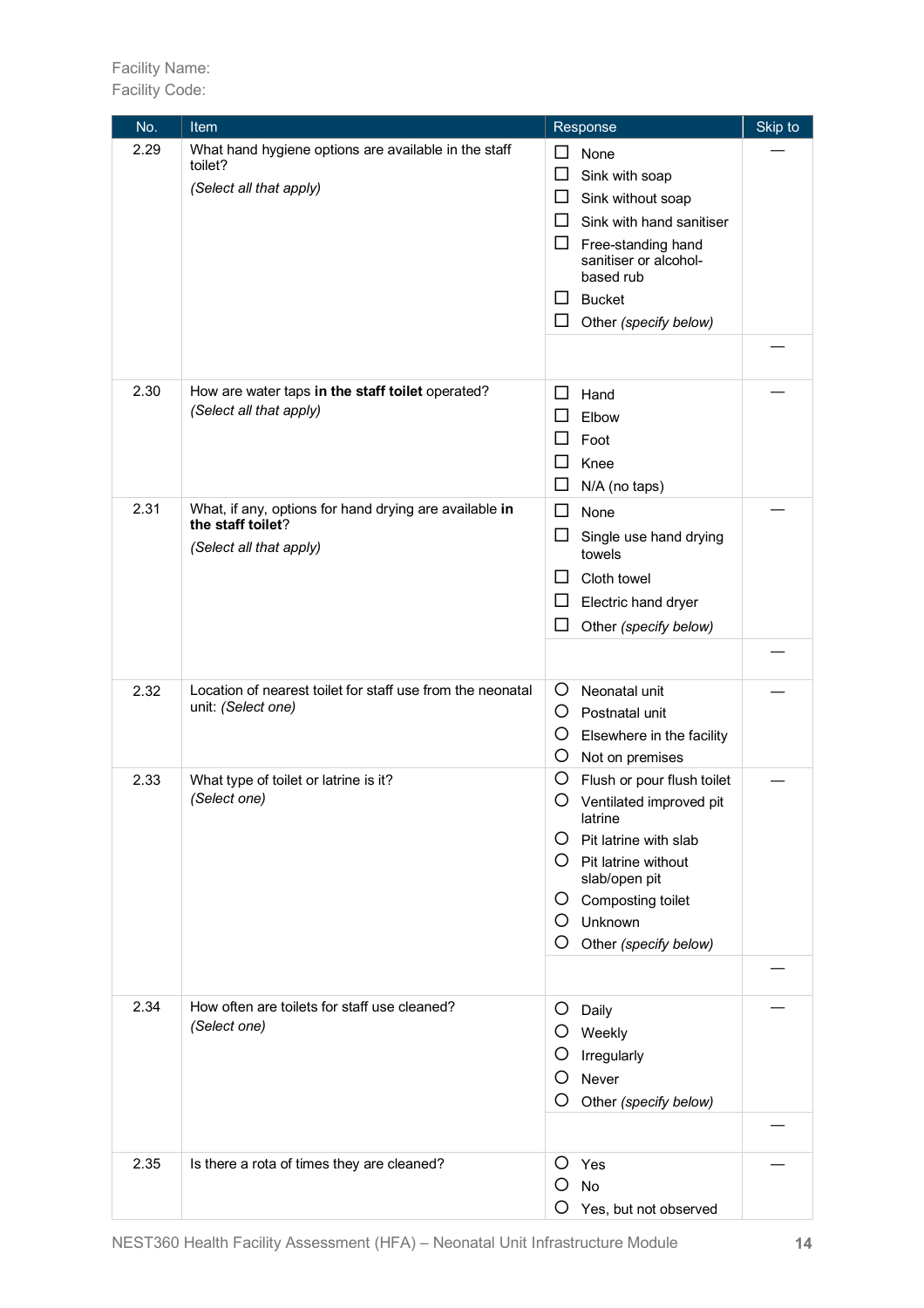| No.  | Item                                                                                     |              | Response                            | Skip to |
|------|------------------------------------------------------------------------------------------|--------------|-------------------------------------|---------|
| 2.36 | Is there a dedicated person whose job it is to clean the                                 | $\circ$      | Yes                                 |         |
|      | staff toilets?                                                                           | O            | No                                  |         |
|      | Separate caretaker/guardian toilet                                                       |              |                                     |         |
| 2.37 | Can caretakers/guardians access the toilet at the time                                   | O            | Yes                                 |         |
|      | of the visit?                                                                            | O            | No                                  |         |
| 2.38 | Which family members are permitted to use the toilet?                                    | ப            | Mother                              |         |
|      | (Select all that apply)                                                                  | $\mathsf{L}$ | Father                              |         |
|      |                                                                                          |              | Grandmother                         |         |
|      |                                                                                          | $\mathsf{L}$ | Caretaker/ Guardian                 |         |
|      |                                                                                          | ப            | Other (specify below)               |         |
|      |                                                                                          |              |                                     |         |
|      |                                                                                          |              |                                     |         |
| 2.39 | Can caretakers/guardians access the toilet 24 hours per                                  | O            | Yes                                 |         |
|      | day 7 days per week?                                                                     | O            | No                                  |         |
| 2.40 | Is the toilet for caretaker/guardian use visibly clean and                               | O            | Yes                                 |         |
|      | functional?                                                                              | O            | <b>No</b>                           |         |
|      | (Functioning means that it does not require any<br>maintenance for appropriate use)      | Ő            | Yes, but not observed               |         |
| 2.41 | What hand hygiene options are available in the                                           | ⊔            |                                     |         |
|      | caretaker/guardian toilet?                                                               | ப            | None                                |         |
|      | (Select all that apply)                                                                  | ப            | Sink with soap<br>Sink without soap |         |
|      |                                                                                          | ⊔            | Sink with hand sanitiser            |         |
|      |                                                                                          | ப            | Free-standing hand                  |         |
|      |                                                                                          |              | sanitiser or alcohol-               |         |
|      |                                                                                          |              | based rub                           |         |
|      |                                                                                          | ப            | <b>Bucket</b>                       |         |
|      |                                                                                          | ப            | Other (specify below)               |         |
|      |                                                                                          |              |                                     |         |
| 2.42 | How are water taps in the caretaker/guardian toilet                                      |              | Hand                                |         |
|      | operated?<br>(Select all that apply)                                                     | $\Box$       |                                     |         |
|      |                                                                                          |              | Elbow                               |         |
|      |                                                                                          |              | Foot                                |         |
|      |                                                                                          |              | Knee                                |         |
|      |                                                                                          |              | N/A (no taps)                       |         |
| 2.43 | What, if any, options for hand drying are available in the<br>caretaker/guardian toilet? | $\Box$       | None                                |         |
|      | (Select all that apply)                                                                  | ⊔            | Single use hand drying              |         |
|      |                                                                                          |              | towels                              |         |
|      |                                                                                          | ப            | Cloth towel                         |         |
|      |                                                                                          | ப            | Electric hand dryer                 |         |
|      |                                                                                          | ப            | Other (specify below)               |         |
|      |                                                                                          |              |                                     |         |
| 2.44 | Location of nearest toilet for caretakers/guardians use                                  | O            | Neonatal unit                       |         |
|      | from the neonatal unit:                                                                  | Ő            | Postnatal unit                      |         |
|      | (Select one)                                                                             | Ő            | Elsewhere in the facility,          |         |
|      |                                                                                          |              | but not dedicated                   |         |
|      |                                                                                          |              | exclusively to new<br>mothers       |         |
|      |                                                                                          | Ő            | Not on premises                     |         |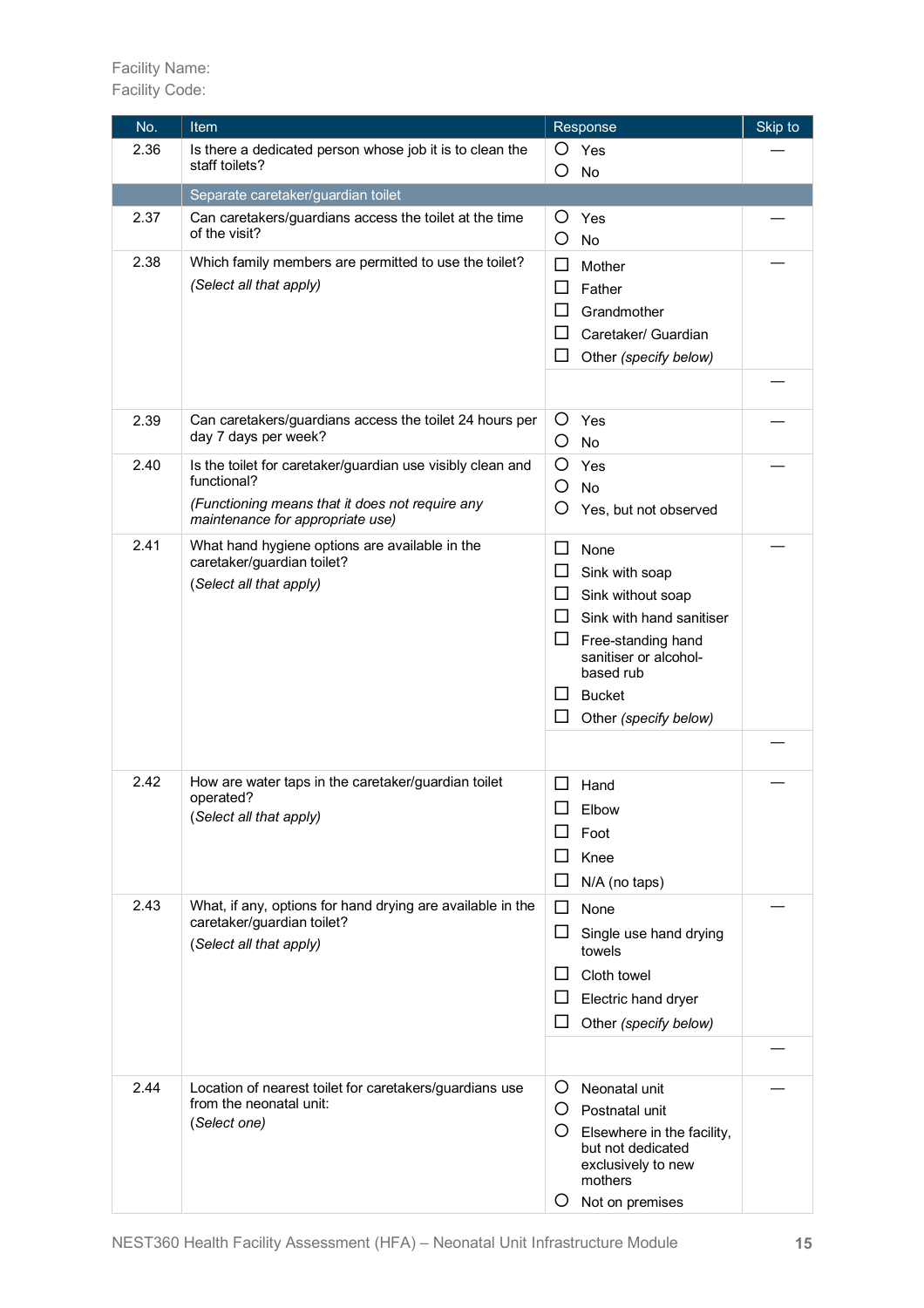| No.  | Item                                                                                     | Skip to<br>Response                      |
|------|------------------------------------------------------------------------------------------|------------------------------------------|
| 2.45 | What type of toilet or latrine is it?                                                    | Ő<br>Flush or pour flush toilet          |
|      | (Select one)                                                                             | Ő<br>Ventilated improved pit<br>latrine  |
|      |                                                                                          | $\circ$<br>Pit latrine with slab         |
|      |                                                                                          | $O$ Pit latrine without<br>slab/open pit |
|      |                                                                                          | Composting toilet<br>Ő                   |
|      |                                                                                          | Unknown<br>Ő                             |
|      |                                                                                          | O<br>Other (specify below)               |
|      |                                                                                          |                                          |
| 2.46 | How often are toilets for caretaker/guardian use                                         | O<br>Daily                               |
|      | cleaned?                                                                                 | O<br>Weekly                              |
|      | (Select one)                                                                             | O<br>Irregularly                         |
|      |                                                                                          | O<br>Never                               |
|      |                                                                                          | Ő<br>Other (specify below)               |
|      |                                                                                          |                                          |
|      |                                                                                          |                                          |
| 2.47 | Is there a rota of times they are cleaned?                                               | O<br>Yes                                 |
|      |                                                                                          | O<br><b>No</b>                           |
|      |                                                                                          | O<br>Yes, but not observed               |
| 2.48 | Is there a dedicated person whose job it is to clean the                                 | O<br>Yes                                 |
|      | caretaker/guardian toilets?                                                              | O<br>No                                  |
|      | Shared staff and caretaker/guardian toilet                                               |                                          |
| 2.49 | Can staff and caretakers/guardians access the shared<br>toilet at the time of the visit? | Ő<br>Yes<br>O<br>No                      |
| 2.50 | Which family members are permitted to use the shared                                     | ⊔<br>Mother                              |
|      | toilet?                                                                                  | Father                                   |
|      | (Select all that apply)                                                                  | Grandmother                              |
|      |                                                                                          | Caretaker/Guardian                       |
|      |                                                                                          | Other (specify below)                    |
|      |                                                                                          |                                          |
| 2.51 | Can staff and caretakers/guardians access the shared                                     | O<br>Yes                                 |
|      | toilet 24 hours per day 7 days per week?                                                 | O<br>No                                  |
| 2.52 | Is the shared toilet for staff and caretaker/guardian use                                | O<br>Yes                                 |
|      | visibly clean and functional?                                                            | O<br>No                                  |
|      | (Functioning means that it does not require any<br>maintenance for appropriate use)      | O<br>Yes, but not observed               |
| 2.53 | What hand hygiene options are available in the shared                                    | None<br>ப                                |
|      | toilet? (Select all that apply)                                                          | $\Box$<br>Sink with soap                 |
|      |                                                                                          | ப<br>Sink without soap                   |
|      |                                                                                          | ப<br>Sink with hand sanitiser            |
|      |                                                                                          | ப<br>Free-standing hand                  |
|      |                                                                                          | sanitiser or alcohol-<br>based rub       |
|      |                                                                                          | <b>Bucket</b>                            |
|      |                                                                                          | Other (specify below)                    |
|      |                                                                                          |                                          |
|      |                                                                                          |                                          |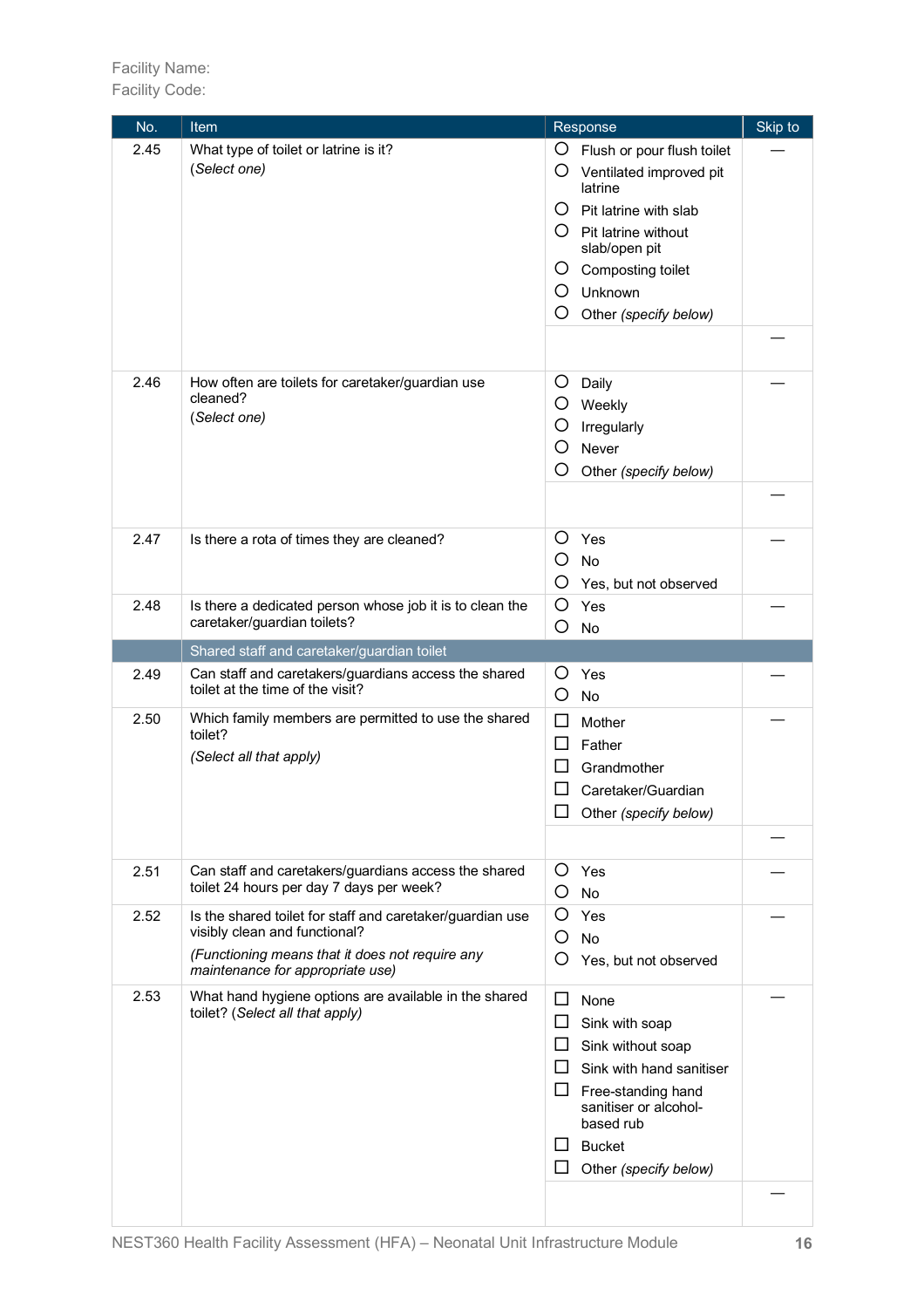| No.  | Item                                                                                                                          | Response                                                                                                                                                                                                                            | Skip to |
|------|-------------------------------------------------------------------------------------------------------------------------------|-------------------------------------------------------------------------------------------------------------------------------------------------------------------------------------------------------------------------------------|---------|
| 2.54 | How are water taps in the staff and caretaker/guardian<br>toilet operated?<br>(Select all that apply)                         | $\mathsf{L}$<br>Hand<br>Elbow<br>Foot<br>Knee<br>$\Box$<br>N/A (no taps)                                                                                                                                                            |         |
| 2.55 | What, if any, options for hand drying are available in the<br>staff and caretaker/guardian toilet?<br>(Select all that apply) | $\Box$<br>None<br>$\Box$<br>Single use hand drying<br>towels<br>Cloth towel<br>ΙI<br>ப<br>Electric hand dryer<br>Other (specify below)                                                                                              |         |
| 2.56 | Location of nearest shared toilet for staff and<br>caretaker/guardian use from the neonatal unit:<br>(Select one)             | O<br>Neonatal unit<br>Ő<br>Postnatal unit<br>O<br>Elsewhere in the facility<br>O<br>Not on premises                                                                                                                                 |         |
| 2.57 | What type of toilet or latrine is it?<br>(Select one)                                                                         | O<br>Flush or pour flush toilet<br>Ő<br>Ventilated improved pit<br>latrine<br>$\circ$<br>Pit latrine with slab<br>Pit latrine without<br>Ő<br>slab/open pit<br>Composting toilet<br>Ő<br>O<br>Unknown<br>Ő<br>Other (specify below) |         |
| 2.58 | How often are shared toilets cleaned?<br>(Select one)                                                                         | Ő<br>Daily<br>Ο<br>Weekly<br>Irregularly<br>Ő<br>Never<br>O<br>Other (specify below)                                                                                                                                                |         |
| 2.59 | Is there a rota of times they are cleaned?                                                                                    | Yes<br>Ő<br>O<br>No<br>O<br>Yes, but not observed                                                                                                                                                                                   |         |
| 2.60 | Is there a dedicated person whose job it is to clean the<br>shared toilets?                                                   | O<br>Yes<br>O<br>No                                                                                                                                                                                                                 |         |

| No.  | <b>Item</b>                                                                                    | <b>Response</b>                    | Skip to |
|------|------------------------------------------------------------------------------------------------|------------------------------------|---------|
|      | Sterilisation and Equipment Disinfection                                                       |                                    |         |
| 2.61 | Is there an area for cleaning and disinfecting supplies<br>and equipment on the neonatal unit? | Yes<br>No<br>Yes, but not observed |         |
| 2.62 | Are disinfection buckets available on the day of the<br>visit?                                 | Yes<br>No<br>Yes, but not observed |         |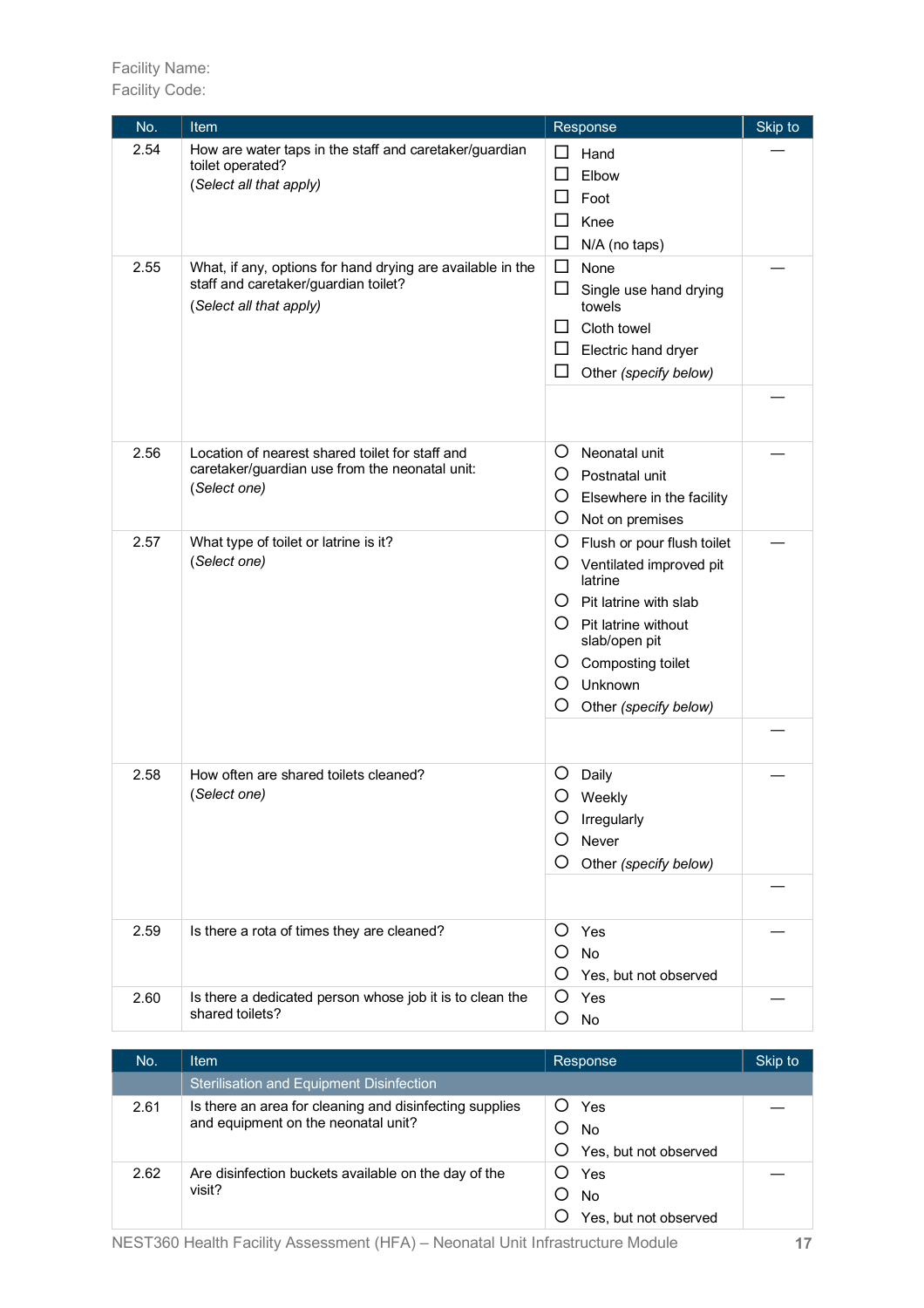| No.  | Item                                                                                                                                                                                                                                                | Response                                                                                                                                                                                                               | Skip to |
|------|-----------------------------------------------------------------------------------------------------------------------------------------------------------------------------------------------------------------------------------------------------|------------------------------------------------------------------------------------------------------------------------------------------------------------------------------------------------------------------------|---------|
| 2.63 | What areas are there for cleaning and disinfecting<br>supplies and equipment on the neonatal unit?<br>(Select all that apply)                                                                                                                       | None<br>Separate sluice or<br>soiled utility room<br>Separate sink used<br>exclusively for supplies<br>and equipment<br>Sink, but shared for<br>$\Box$<br>hand washing<br>Disinfection bucket<br>Other (specify below) |         |
|      |                                                                                                                                                                                                                                                     |                                                                                                                                                                                                                        |         |
| 2.64 | Is there a space for sterilisation (e.g., space for dry<br>heat, steam, electric boiler, steamer, non-electrics with<br>cover for boiling and steaming & drum and stand)?                                                                           | ∩<br>Yes<br><b>No</b><br>( )<br>O<br>Yes, but not observed                                                                                                                                                             |         |
| 2.65 | Is there a clean storage space on the neonatal unit for<br>supplies (e.g., linen, clinical supplies, and general<br>equipment)?<br>(A clean storage space means that the storage area is<br>free of spills, the linens are freshly laundered, etc.) | Yes<br>( )<br><b>No</b><br>O<br>$\left( \right)$<br>Yes, but not observed                                                                                                                                              |         |
| 2.66 | <b>For observation only:</b> Is the storage space tidy and<br>organised?<br>(Items should be neatly stacked, easily visible, and<br>accessible, and the space should not be over filled)                                                            | ( )<br>Yes<br><b>No</b>                                                                                                                                                                                                |         |

| No.  | Item                                                                                                                                                                                                                           | Response  | Skip to |
|------|--------------------------------------------------------------------------------------------------------------------------------------------------------------------------------------------------------------------------------|-----------|---------|
|      | Ventilation                                                                                                                                                                                                                    |           |         |
| 2.67 | Is there a functioning air filtration system to prevent risk<br>of airborne infection?<br>(An air filtration system can include any freestanding<br>equipment or building system that filters the air in the<br>neonatal unit) | Yes<br>No |         |

| No.  | <b>Item</b>                                                                                                                                               | Response                                                                                                                                                                                                 | Skip to |
|------|-----------------------------------------------------------------------------------------------------------------------------------------------------------|----------------------------------------------------------------------------------------------------------------------------------------------------------------------------------------------------------|---------|
|      | <b>Waste Management</b>                                                                                                                                   |                                                                                                                                                                                                          |         |
| 2.68 | Is there a functioning incinerator (e.g., burning<br>incinerator, non-burning incinerator, off-site<br>incineration)?<br>(May be shared with other units) | O<br>Yes<br>O<br><b>No</b><br>∩<br>Yes, but not observed                                                                                                                                                 |         |
| 2.69 | What types of separate covered waste bins are<br>available on the neonatal unit?<br>(Select all that apply)                                               | Puncture-proofs sharps<br>container<br>Contaminated waste<br>(red)<br>Discarded medicines<br>(black)<br>Anatomical/human<br>waste (yellow)<br>Glass (blue)<br>General trash bin<br>Other (specify below) |         |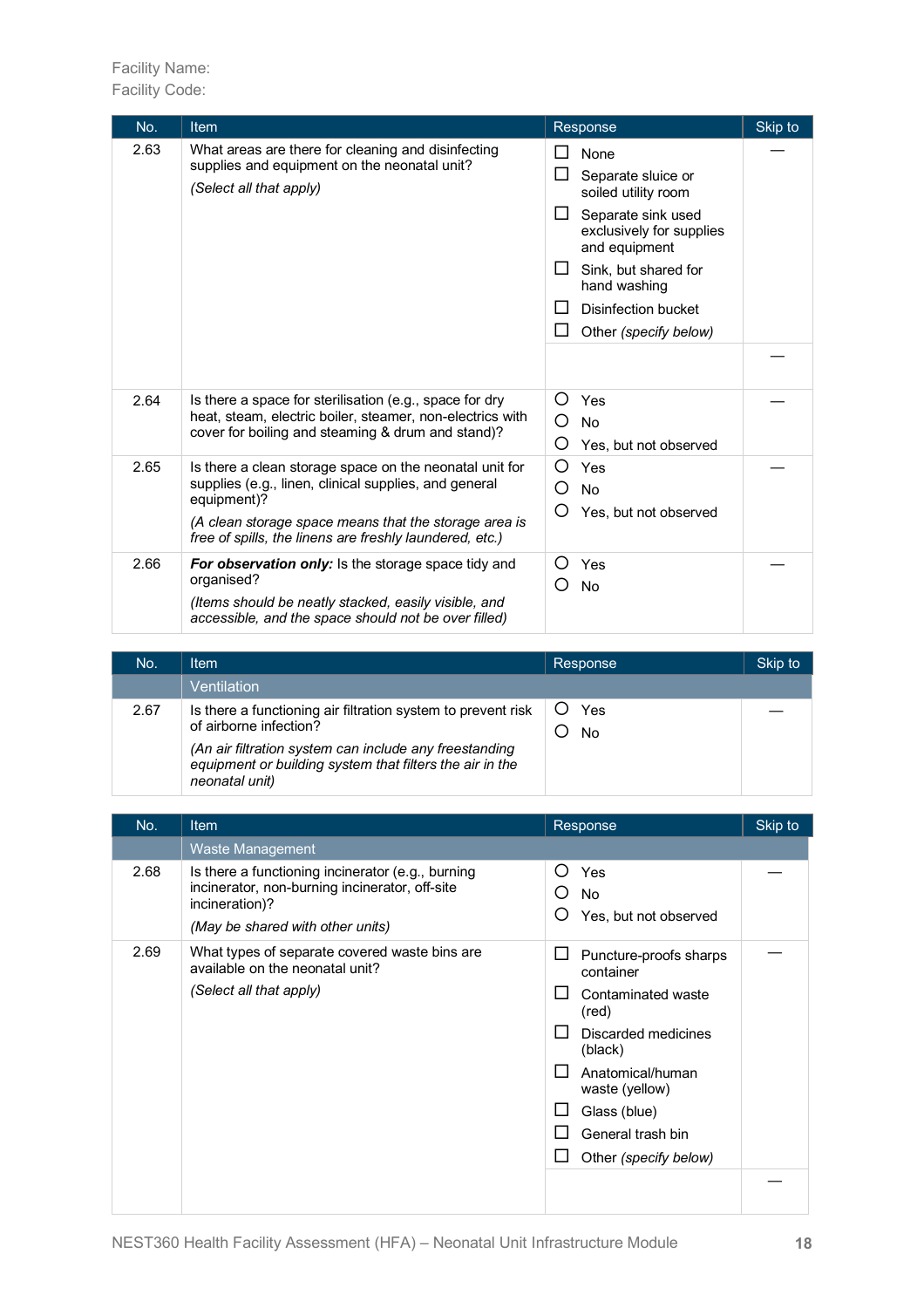| No.  | <b>Item</b>                                                                                                                            | Response                                                                  | Skip to |
|------|----------------------------------------------------------------------------------------------------------------------------------------|---------------------------------------------------------------------------|---------|
| 2.70 | For observation only: Are waste bins used<br>appropriately on the day of visit?                                                        | All<br>$\mathcal{L}$<br>O<br>Some                                         |         |
|      | (Appropriate use of waste bins includes the covering of<br>bins with a lid, correct designation of waste, and bins<br>not overflowing) | ∩<br>None                                                                 |         |
| 2.71 | Is trash collected at least once per day from the<br>neonatal unit?                                                                    | $\left( \right)$<br>Yes<br>No                                             |         |
| 2.72 | Are there designated staff for waste handling?                                                                                         | Yes<br>O<br><b>No</b>                                                     |         |
| 2.73 | Is there storage space for soiled utility?<br>(Could be anywhere in the facility)                                                      | $\left( \right)$<br>Yes<br><b>No</b><br>( )<br>Ő<br>Yes, but not observed |         |
| 2.74 | For observation only: Can you see any liquid spills or<br>trash on the floor in the neonatal unit?                                     | $\left( \right)$<br>Yes<br>$\left( \right)$<br><b>No</b>                  |         |
| 2.75 | Do you ever see any vermin like mice or cockroaches,<br>or animal feces on the neonatal unit?                                          | ∩<br>Yes<br>O<br><b>No</b>                                                |         |
| 2.76 | Is there a staff rest area (e.g. tea room, etc.)?                                                                                      | $\left( \right)$<br>Yes<br>O<br><b>No</b>                                 |         |
| 2.77 | Is food allowed in patient areas?                                                                                                      | Yes<br>No                                                                 |         |

| No.  | <b>Item</b>                                                                                                 | Response                                                                                                                       | Skip to |
|------|-------------------------------------------------------------------------------------------------------------|--------------------------------------------------------------------------------------------------------------------------------|---------|
|      | <b>Personal Items</b>                                                                                       |                                                                                                                                |         |
| 2.78 | How many neonatal unit uniforms do you own?                                                                 | Number:                                                                                                                        |         |
| 2.79 | What clothes do you come to work in on most days?<br>(Select one)                                           | O<br>Own clothes<br>O<br>Uniform<br>O<br>Other (specify below)                                                                 |         |
|      |                                                                                                             |                                                                                                                                |         |
| 2.80 | What clothes do you go home in after your shift on most<br>days?<br>(Select one)                            | O<br>Own clothes<br>O<br>Uniform<br>O<br>Other (specify below)                                                                 |         |
|      |                                                                                                             |                                                                                                                                |         |
| 2.81 | How frequently do you wash your uniform?<br>(Select one)                                                    | Ő<br>Daily<br>Weekly<br>Ő<br>O<br>Monthly<br>O<br>Irregularly<br>O<br>Never                                                    |         |
| 2.82 | Is there a place for staff to leave their personal items<br>(e.g., lockers, cubbies, etc.)?<br>(Select one) | O<br>Yes<br>O<br><b>No</b><br>O<br>Yes, but not observed                                                                       |         |
| 2.83 | Are staff mobile phones allowed in the neonatal unit?<br>(Select one)                                       | O<br>Yes, any phones<br>Yes, if disinfected before<br>Ő<br>entry<br>O<br><b>No</b><br>O<br>No regulations for mobile<br>phones |         |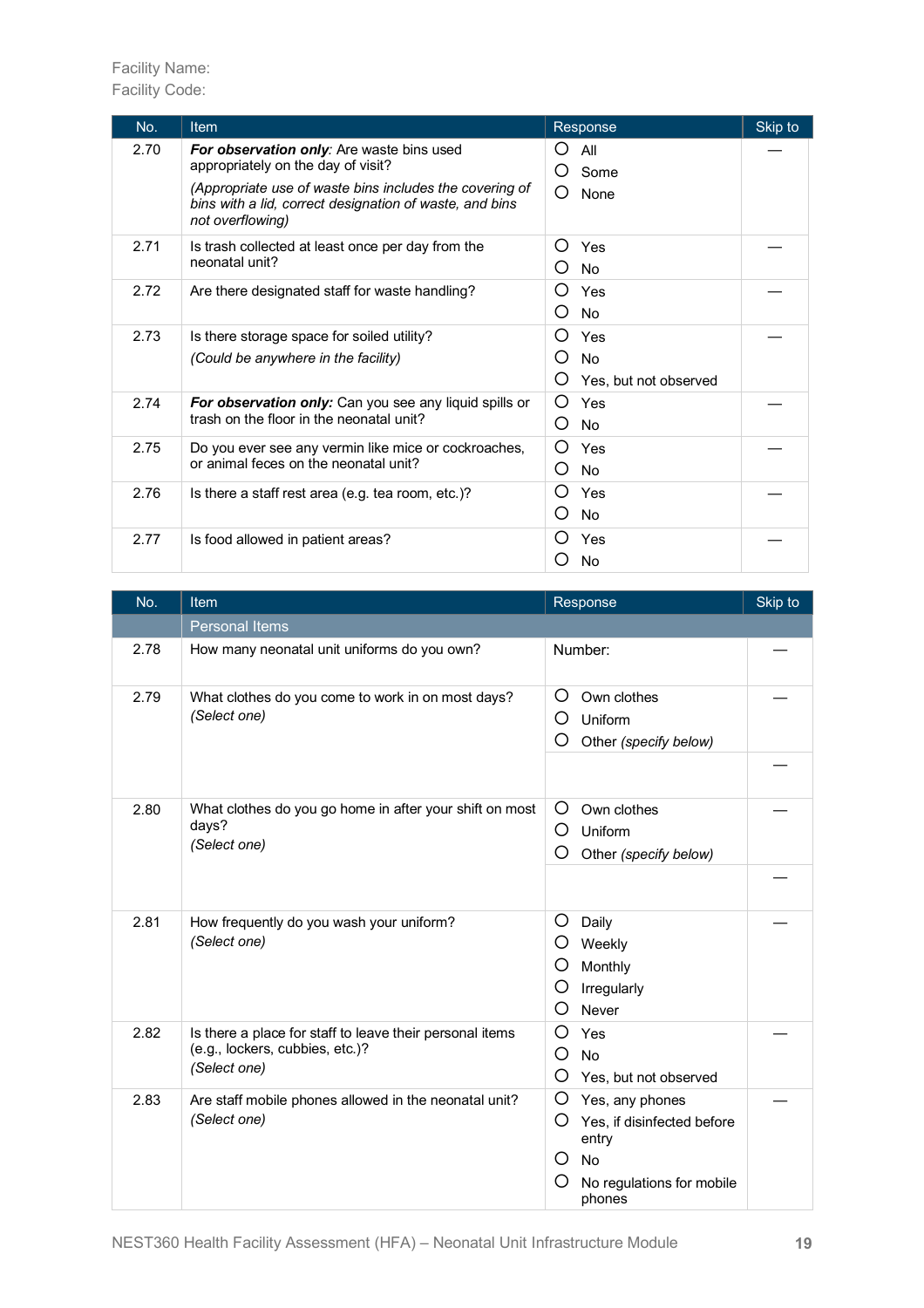| No.  | Item                                                                                  | Response                                                                                                   | Skip to |
|------|---------------------------------------------------------------------------------------|------------------------------------------------------------------------------------------------------------|---------|
| 2.84 | Are caretaker/guardian mobile phones allowed in the<br>neonatal unit?<br>(Select one) | Yes, any phones<br>Yes, if disinfected before<br>entry<br><b>No</b><br>No regulations for mobile<br>phones |         |

# **Comments**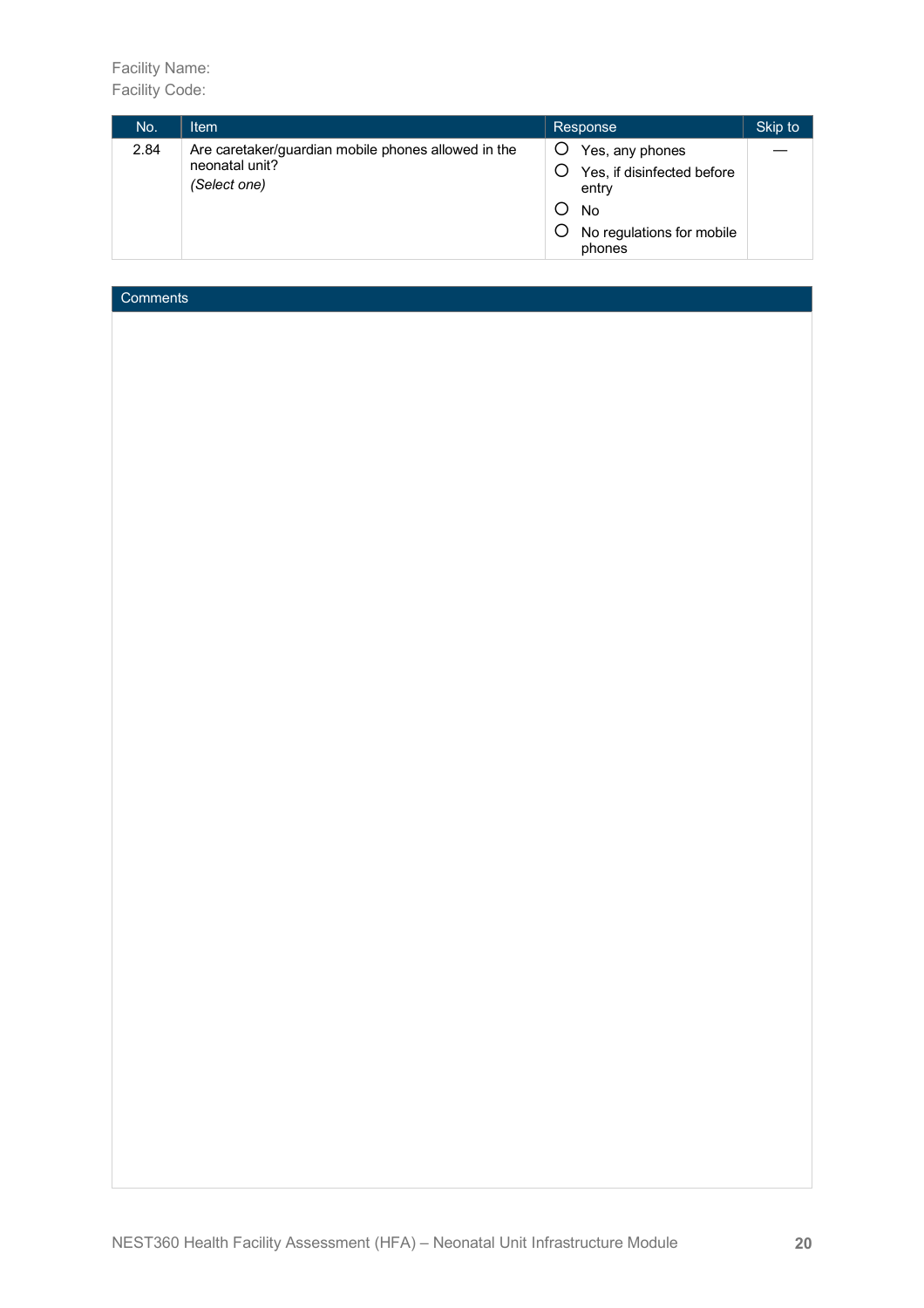# Section 3. Neonatal Unit Electricity

**Instructions:** Please have all participants fill in their names and positions below, before completing the following forms in *Section 3. Neonatal Unit Electricity*.

| <b>Respondents</b>                    |                            |
|---------------------------------------|----------------------------|
| Respondent Name (first and last name) | <b>Respondent Position</b> |
|                                       |                            |
| Respondent Name (first and last name) | <b>Respondent Position</b> |
|                                       |                            |
| Respondent Name (first and last name) | <b>Respondent Position</b> |
|                                       |                            |
| Respondent Name (first and last name) | <b>Respondent Position</b> |
|                                       |                            |
| Respondent Name (first and last name) | <b>Respondent Position</b> |
|                                       |                            |
| Respondent Name (first and last name) | <b>Respondent Position</b> |
|                                       |                            |
| Respondent Name (first and last name) | <b>Respondent Position</b> |
|                                       |                            |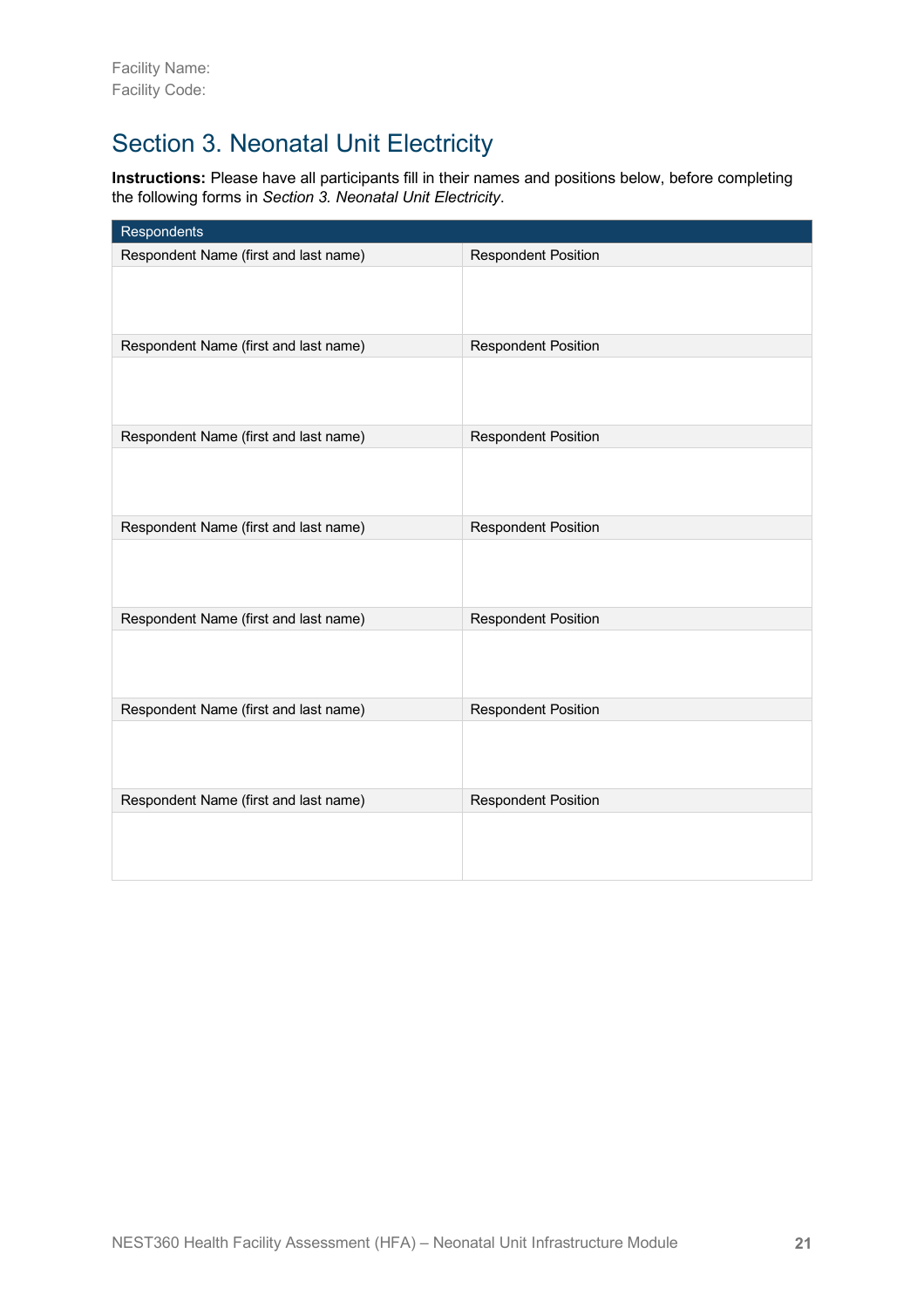# Section 3. Neonatal Unit Electricity

**Instructions:** Direct these questions to the nurse(s) in charge of the neonatal unit. For some questions, you will need to observe the staff or specific items/spaces at the facility. Please do not leave any variable blank. If a response is unknown, write "unknown" or select "unknown" from the multiple-choice answers.

| No.  | Item                                                                                                          | Response                                                                                                                                                                                                                                                                           | Skip to               |
|------|---------------------------------------------------------------------------------------------------------------|------------------------------------------------------------------------------------------------------------------------------------------------------------------------------------------------------------------------------------------------------------------------------------|-----------------------|
|      | <b>Fuel-operated Generator</b>                                                                                |                                                                                                                                                                                                                                                                                    |                       |
| 3.01 | Does this facility have a fuel-operated generator?                                                            | O<br>Yes<br>O<br><b>No</b><br>O<br>Yes, but not observed                                                                                                                                                                                                                           | If "No",<br>3.07      |
| 3.02 | Is the neonatal unit covered by this generator?                                                               | O<br>Yes<br>O<br>No                                                                                                                                                                                                                                                                |                       |
| 3.03 | Does this generator exclusively cover the neonatal unit?                                                      | O<br>Yes<br>O<br><b>No</b><br>O<br>Unknown                                                                                                                                                                                                                                         |                       |
| 3.04 | What neonatal unit lighting does the fuel-operated<br>generator cover?                                        | O<br>All lighting<br>O<br>Some lighting<br>O<br>No lighting                                                                                                                                                                                                                        |                       |
| 3.05 | What neonatal unit equipment does the fuel-operated<br>generator cover?                                       | O<br>All equipment<br>O<br>Some equipment<br>O<br>No equipment                                                                                                                                                                                                                     | If All or<br>No, 3.07 |
| 3.06 | Specify what neonatal unit equipment is powered by the<br>fuel-operated generator:<br>(Select all that apply) | □<br>Oxygen Concentrator<br>$\Box$<br>Oxygen Flow Splitter<br>CPAP<br>⊔<br>⊔<br><b>Pulse Oximeter</b><br>□<br>Glucometer<br>ப<br><b>Suction Pump</b><br>ப<br>Syringe Pump<br>ப<br>Phototherapy Light<br>⊔<br><b>Radiant Warmer</b><br>ப<br>Incubator<br>Other (specify below)<br>ப |                       |
|      |                                                                                                               |                                                                                                                                                                                                                                                                                    |                       |
| 3.07 | <b>Battery Inverter</b><br>Does this facility have a battery inverter?                                        | O<br>Yes<br>O<br>No<br>O<br>Yes, but not observed                                                                                                                                                                                                                                  | If "No"<br>3.13       |
| 3.08 | Is the neonatal unit covered by the battery inverter?                                                         | O<br>Yes<br>O<br>No                                                                                                                                                                                                                                                                |                       |
| 3.09 | Does the battery inverter exclusively cover the neonatal<br>unit?                                             | O<br>Yes<br>$\circ$<br>No<br>O<br>Unknown                                                                                                                                                                                                                                          |                       |
| 3.10 | What neonatal unit lighting does the battery inverter<br>cover?                                               | O<br>All lighting<br>O<br>Some lighting<br>O<br>No lighting                                                                                                                                                                                                                        |                       |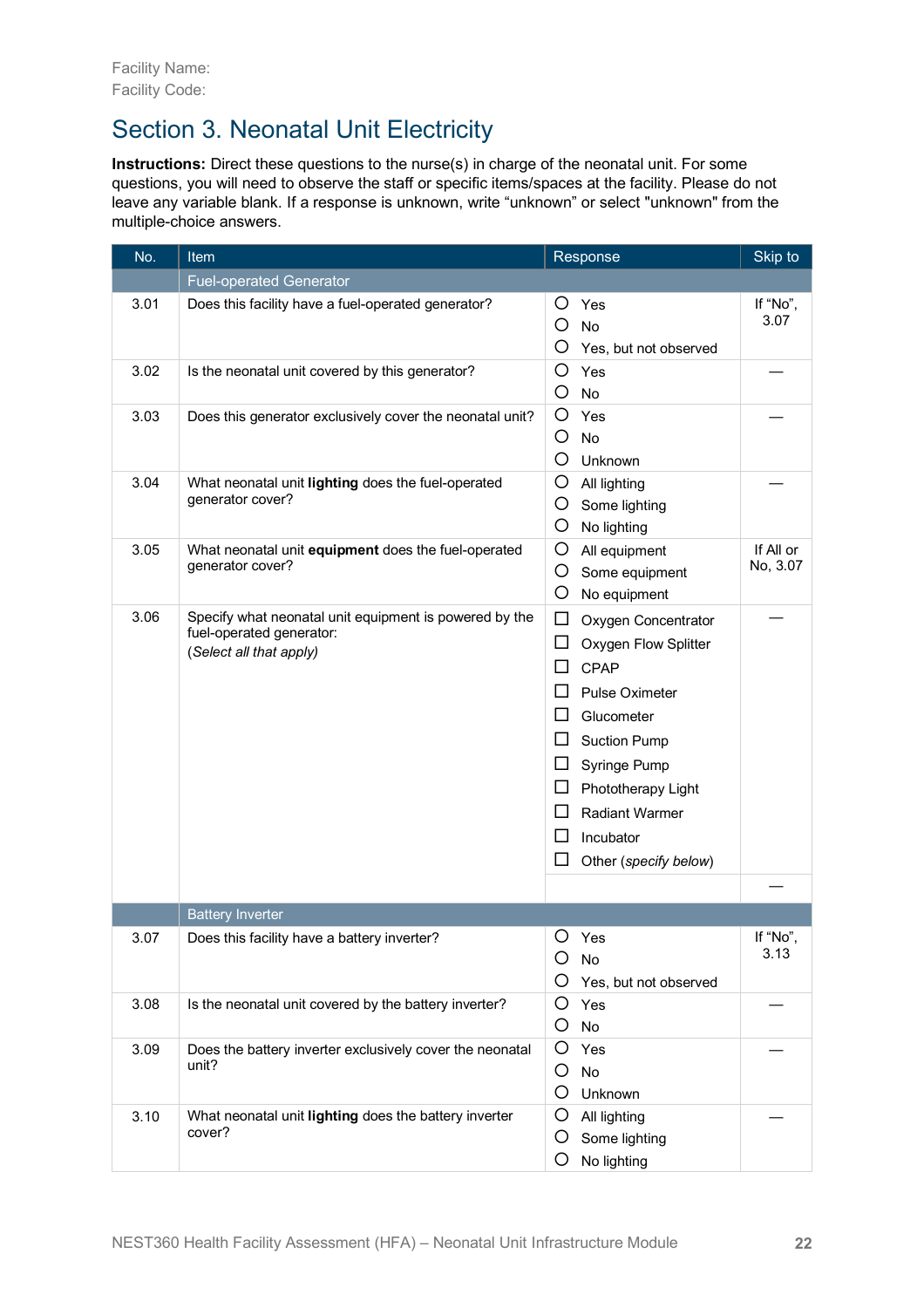Facility Name: Facility Code:

| No.  | Item                                                                       | Response                              | Skip to               |
|------|----------------------------------------------------------------------------|---------------------------------------|-----------------------|
| 3.11 | What neonatal unit equipment does the battery inverter                     | O<br>All equipment                    | If All or             |
|      | cover?                                                                     | O<br>Some equipment                   | No, 3.13              |
|      |                                                                            | O<br>No equipment                     |                       |
| 3.12 | Specify what neonatal unit equipment is powered by the                     | ப<br>Oxygen Concentrator              |                       |
|      | battery inverter:<br>(Select all that apply)                               | $\Box$<br>Oxygen Flow Splitter        |                       |
|      |                                                                            | <b>CPAP</b><br>ப                      |                       |
|      |                                                                            | <b>Pulse Oximeter</b><br>ΙI           |                       |
|      |                                                                            | ப<br>Glucometer                       |                       |
|      |                                                                            | <b>Suction Pump</b><br>ப              |                       |
|      |                                                                            | Syringe Pump<br>ப                     |                       |
|      |                                                                            | ப<br>Phototherapy Light               |                       |
|      |                                                                            | <b>Radiant Warmer</b><br>ΙI           |                       |
|      |                                                                            | Incubator<br>ப                        |                       |
|      |                                                                            | Other (specify below)<br>$\mathsf{L}$ |                       |
|      |                                                                            |                                       |                       |
|      | <b>Solar Power</b>                                                         |                                       |                       |
| 3.13 | Does this facility have solar power?                                       | Ő<br>Yes                              | If "No",              |
|      |                                                                            | O<br><b>No</b>                        | 3.19                  |
|      |                                                                            | Ő<br>Yes, but not observed            |                       |
| 3.14 | Is the neonatal unit covered by solar power?                               | Ο<br>Yes                              |                       |
|      |                                                                            | O<br>No                               |                       |
| 3.15 | Does the solar power exclusively cover the neonatal                        | O<br>Yes                              |                       |
|      | unit?                                                                      | O<br><b>No</b>                        |                       |
|      |                                                                            | O<br>Unknown                          |                       |
| 3.16 | What neonatal unit lighting does the solar power                           | O<br>All lighting                     |                       |
|      | cover?                                                                     | O<br>Some lighting                    |                       |
|      |                                                                            | O<br>No lighting                      |                       |
| 3.17 | What neonatal unit equipment does the solar power<br>cover?                | O<br>All equipment                    | If All or<br>No, 3.19 |
|      |                                                                            | O<br>Some equipment                   |                       |
|      |                                                                            | O<br>No equipment                     |                       |
| 3.18 | Specify what neonatal unit equipment is powered by the<br>solar power:     | $\Box$<br>Oxygen Concentrator         |                       |
|      | (Select all that apply)                                                    | Oxygen Flow Splitter<br>ப             |                       |
|      |                                                                            | CPAP<br>ΙI                            |                       |
|      |                                                                            | <b>Pulse Oximeter</b>                 |                       |
|      |                                                                            | Glucometer                            |                       |
|      |                                                                            | <b>Suction Pump</b><br>$\Box$         |                       |
|      |                                                                            | Syringe Pump                          |                       |
|      |                                                                            | Phototherapy Light<br>ப               |                       |
|      |                                                                            | <b>Radiant Warmer</b><br>ப            |                       |
|      |                                                                            | Incubator                             |                       |
|      |                                                                            | Other (specify below)<br>ப            |                       |
|      |                                                                            |                                       |                       |
|      |                                                                            |                                       |                       |
|      | Other                                                                      |                                       |                       |
| 3.19 | Do you feel that power outages are impacting care on<br>the neonatal unit? | Yes<br>Ő<br>Ő<br>No                   |                       |
|      |                                                                            |                                       |                       |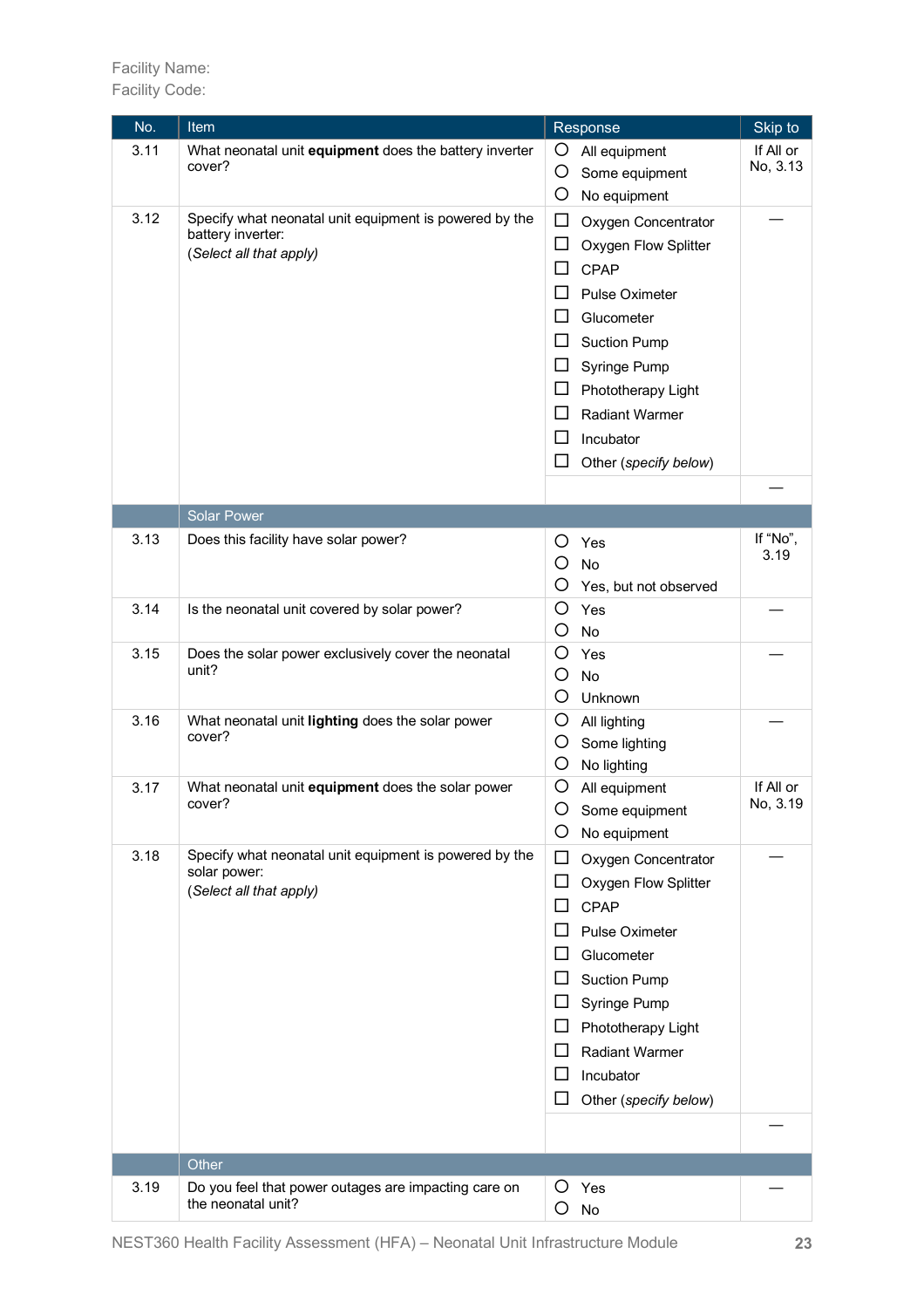**Instructions:** Direct these questions to the technician. For some questions, you will need to observe the staff or specific items/spaces at the facility. Please do not leave any variable blank. If a response is unknown, write "unknown" or select "unknown" from the multiple-choice answers.

| No.  | Item                                                                                                                                                                                                                                                               | Response                                                                                                                                                                                                                                                              | Skip to         |
|------|--------------------------------------------------------------------------------------------------------------------------------------------------------------------------------------------------------------------------------------------------------------------|-----------------------------------------------------------------------------------------------------------------------------------------------------------------------------------------------------------------------------------------------------------------------|-----------------|
|      | <b>Outlets and Power Strips</b>                                                                                                                                                                                                                                    |                                                                                                                                                                                                                                                                       |                 |
| 3.20 | Given the amount of equipment on the unit, are<br>electrical outlets sufficient?<br>(Sufficient means all equipment can be plugged in.<br>Select NO if devices or equipment ever need to be<br>unplugged from electrical outlets to accommodate other<br>devices.) | Ő<br>Yes<br>O<br><b>No</b>                                                                                                                                                                                                                                            |                 |
| 3.21 | How many outlets are in the neonatal unit?<br>(Count each plug in the neonatal unit. Count double<br>outlets as two separate plugs.)                                                                                                                               | Number:                                                                                                                                                                                                                                                               |                 |
| 3.22 | How many power strips/surge protectors are available<br>for use in the neonatal unit?                                                                                                                                                                              | Number:                                                                                                                                                                                                                                                               | If "0",<br>3.27 |
| 3.23 | How many plugs are there among all of the power<br>strips/surge protectors that are available for use?<br>(Please count all available spaces to connect devices)                                                                                                   | Number:                                                                                                                                                                                                                                                               |                 |
| 3.24 | How many power strips/surge protectors are in use on<br>the neonatal unit?                                                                                                                                                                                         | Number:                                                                                                                                                                                                                                                               |                 |
| 3.25 | How many devices are currently connected to any of the<br>power strips/surge protectors?<br>(Please count the number of devices connected to<br>power strips/surge protectors at the time of the visit)                                                            | Number:                                                                                                                                                                                                                                                               |                 |
| 3.26 | Which devices are connected to the surge protectors?<br>(Select all that apply)                                                                                                                                                                                    | ப<br>Oxygen concentrator<br>□<br>Oxygen flow splitter<br>□<br><b>CPAP</b><br>Pulse oximeter<br>ப<br>Glucometer<br>ப<br>Suction pump<br>$\Box$<br>Syringe pump<br>Phototherapy light<br>$\Box$<br>Radiant warmer<br>$\Box$<br>Incubator<br>ΙI<br>Other (specify below) |                 |
| 3.27 | Do you have an inline voltage surge protector (e.g.,<br>AVS)?                                                                                                                                                                                                      | O<br>Yes<br>O<br><b>No</b>                                                                                                                                                                                                                                            |                 |
| 3.28 | For observation only: Are there cables running across<br>the floor that can be tripped over?                                                                                                                                                                       | O<br>Yes<br>O<br>No                                                                                                                                                                                                                                                   |                 |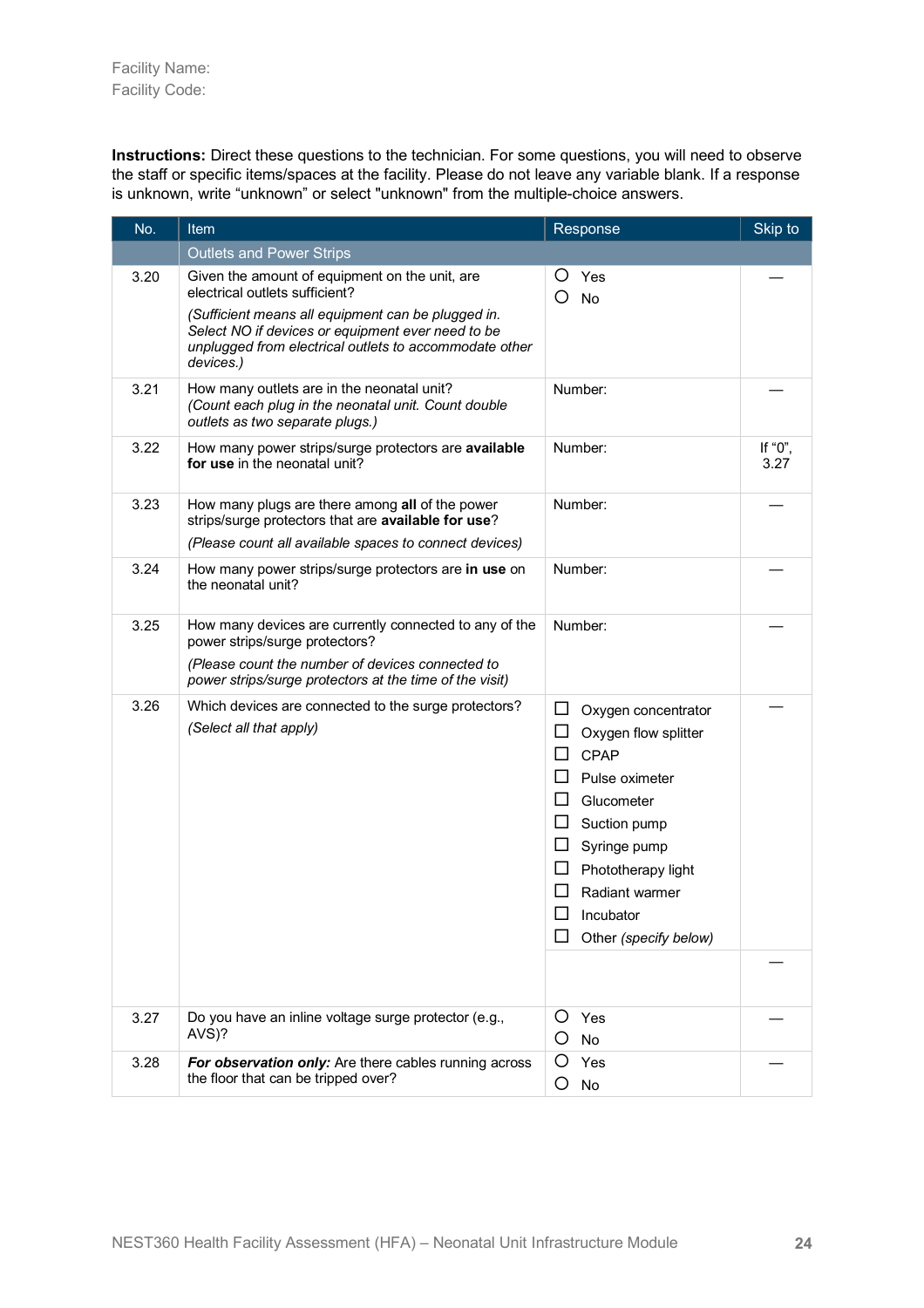Facility Name: Facility Code:

| No.  | Item                                                                                              | Response                                            | Skip to          |
|------|---------------------------------------------------------------------------------------------------|-----------------------------------------------------|------------------|
|      | <b>Power Quality Assessment</b>                                                                   |                                                     |                  |
| 3.29 | Is there a voltage stabiliser in the unit?                                                        | O<br>Yes<br>O<br><b>No</b><br>Yes, but not observed |                  |
| 3.30 | Was a power audit and certification for electric load<br>done for the unit in the last 12 months? | ∩<br>Yes<br><b>No</b><br>Unknown<br>O               |                  |
| 3.31 | Has any equipment broken in the last 12 months due to<br>problems with the electricity?           | O<br>Yes<br>O<br><b>No</b><br>∩<br>Unknown          |                  |
| 3.32 | Does the facility conduct internal power quality<br>assessments?                                  | O<br>Yes<br>O<br><b>No</b><br>Unknown<br>O          | If "No",<br>3.34 |
| 3.33 | Does the facility experience power surges or lags?<br>(Select all that apply)                     | ப<br>Power surges<br>Power lags<br>None             |                  |
| 3.34 | Given the equipment in the neonatal unit, is the<br>amperage of the power supply appropriate?     | ◯<br>Yes<br>O<br><b>No</b><br>O<br>Unknown          |                  |
| 3.35 | Make any comments regarding your observation on the<br>amperage of the power supply.              |                                                     |                  |

## **Comments**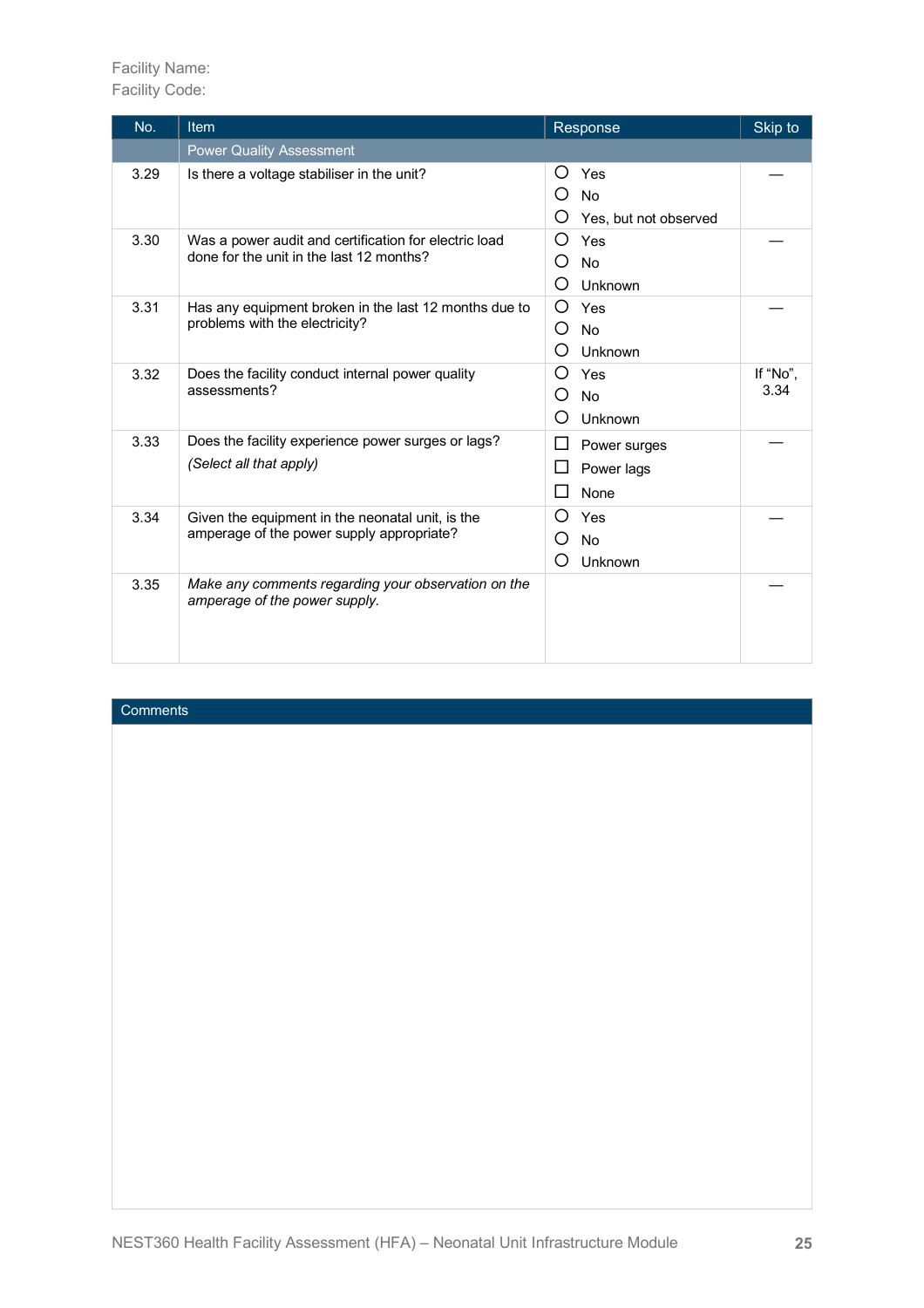## Section 4. Neonatal Unit Layout

**Instructions:** Please have all participants fill in their names and positions below, before completing the following forms in *Section 4. Neonatal Unit Layout*.

| Respondents                           |                            |
|---------------------------------------|----------------------------|
| Respondent Name (first and last name) | <b>Respondent Position</b> |
|                                       |                            |
| Respondent Name (first and last name) | <b>Respondent Position</b> |
|                                       |                            |
| Respondent Name (first and last name) | <b>Respondent Position</b> |
|                                       |                            |
| Respondent Name (first and last name) | <b>Respondent Position</b> |
|                                       |                            |
| Respondent Name (first and last name) | <b>Respondent Position</b> |
|                                       |                            |
| Respondent Name (first and last name) | <b>Respondent Position</b> |
|                                       |                            |
| Respondent Name (first and last name) | <b>Respondent Position</b> |
|                                       |                            |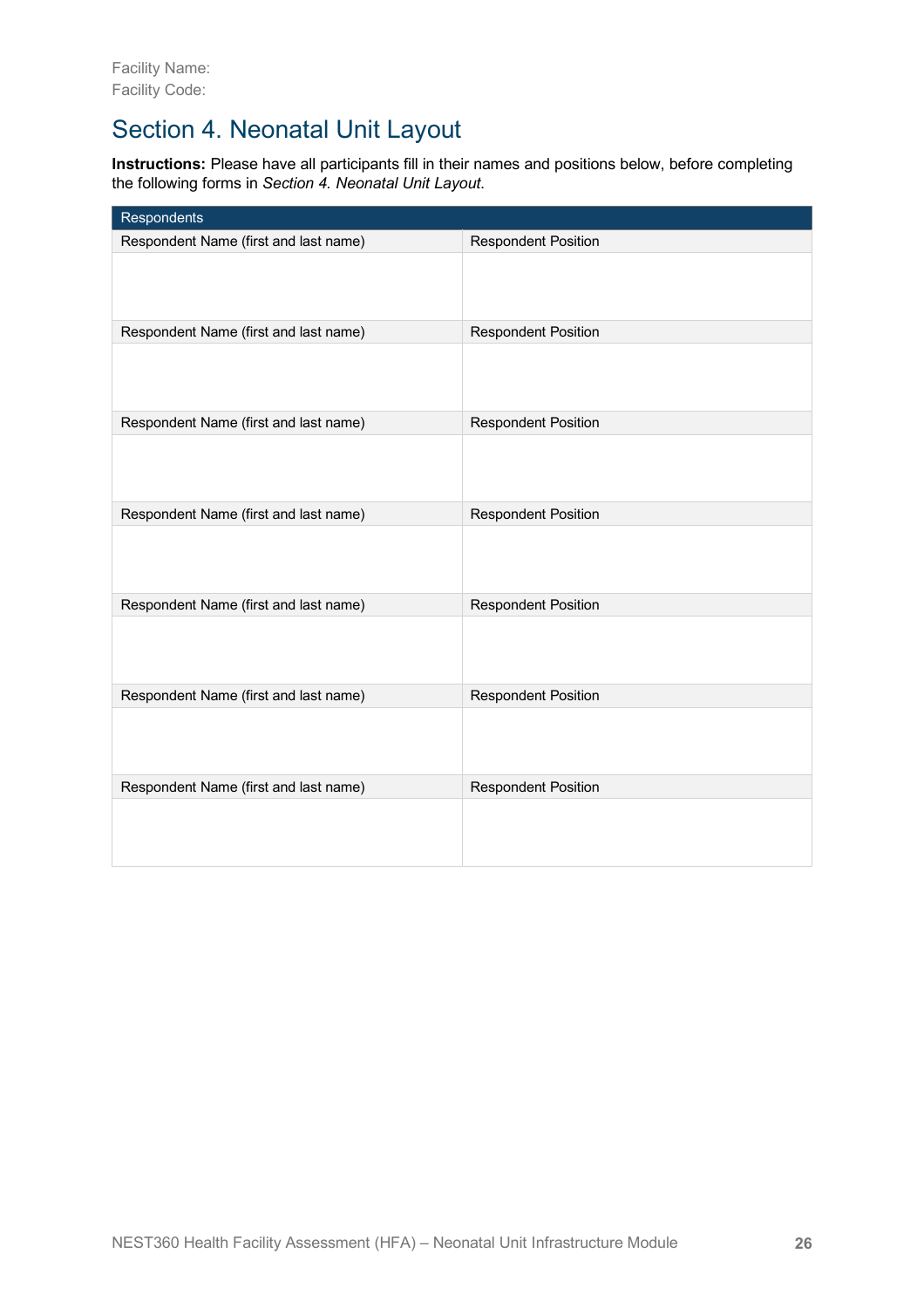# Section 4. Neonatal Unit Layout

**Instructions: Take at least 3 photos of the neonatal unit from different angles.** Try to take photos when there are no caretakers in the room. Please respect the privacy and confidentiality of patients and their caretakers. When photographing the neonatal unit, avoid up-close photographs depicting the face of neonates, and ensure caretakers are not in the frame. Do not photograph the KMC ward if mothers are present. For each photo, label what areas (e.g. high-risk area, low risk area, area for those admitted from outside the facility, isolation room, KMC unit, waiting area) are pictured.

Please measure the dimensions of the neonatal unit in cm and draw a basic outline on this page. Include all rooms, including patient areas, the KMC unit, and the waiting area for caretakers. For the waiting area, include any seating such as chairs or benches. See the appendix on neonatal unit layout for instructions. If the neonatal unit is made up of multiple rooms, please draw each room on a separate sheet of paper. The first diagram should be an overview of all the rooms and subsequent drawings should be detailed diagrams of each room. For each diagram, label what areas are in the diagram (e.g. overall layout, detailed diagram of KMC unit, etc.).

## **Include the following items:**

- 1. Room dimensions (in cm)
- 2. Doors
- 3. Windows
- 4. Sinks/water sources
- 5. Electrical plugs
- 6. Baby beds/cots and distance between cots in cm
- 7. Indicate isolation areas
- 8. CPAPs
- 9. Oxygen concentrators/cylinders
- 10. Phototherapy lights
- 11. Suction pumps
- 12. Radiant warmers
- 13. Incubators
- 14. Beds intended for mothers
- 15. Hand sanitiser
- 16. Nurse's station
- 17. Sluice room
- 18. Oxygen wall ports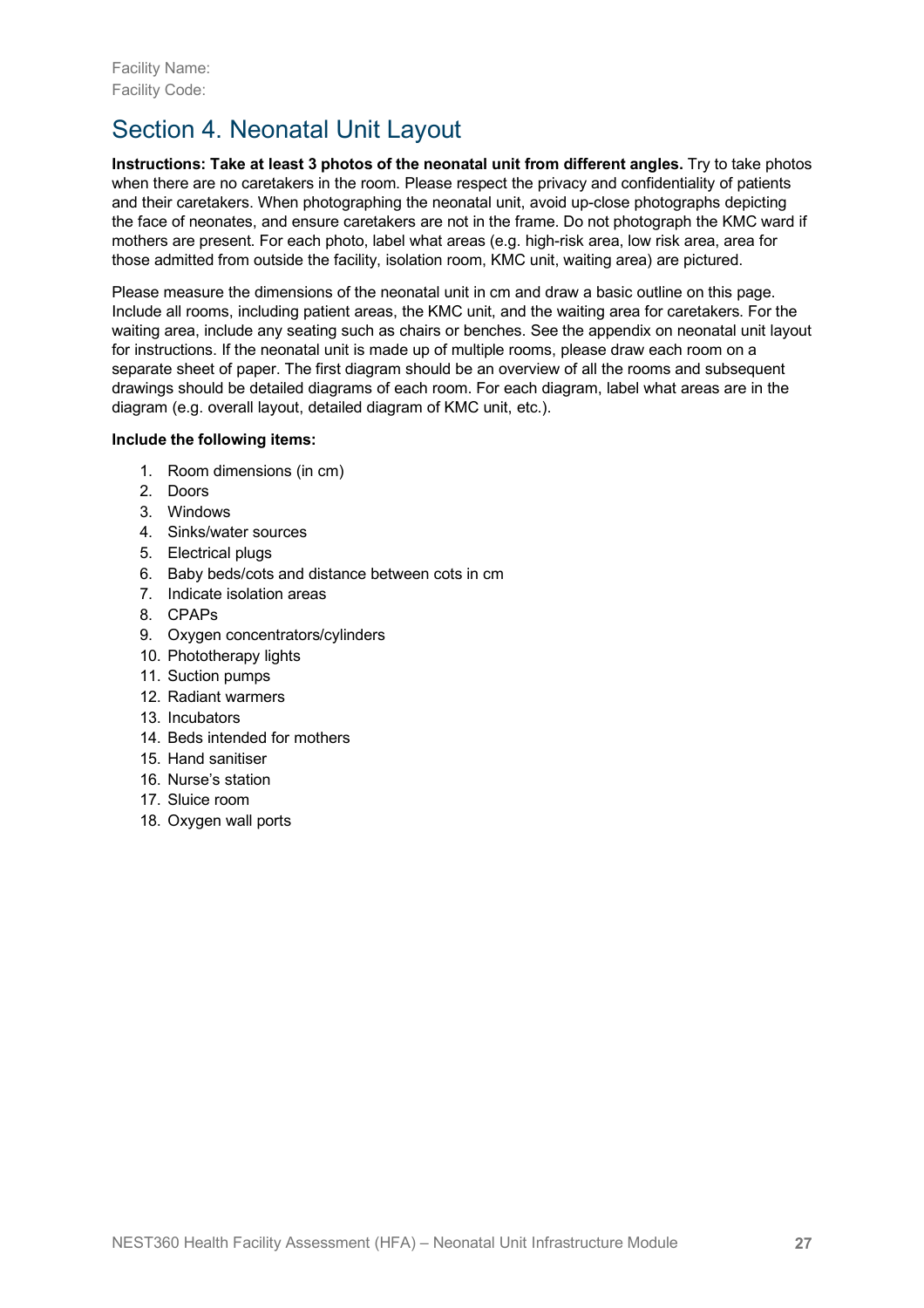# Section 5. Admission, Discharge, and Referral Criteria

**Instructions:** Please have all participants fill in their names and positions below, before completing the following forms in *Section 5. Admission, Discharge, and Referral Criteria.*

| Respondents                           |                            |
|---------------------------------------|----------------------------|
| Respondent Name (first and last name) | <b>Respondent Position</b> |
|                                       |                            |
| Respondent Name (first and last name) | <b>Respondent Position</b> |
|                                       |                            |
| Respondent Name (first and last name) | <b>Respondent Position</b> |
|                                       |                            |
| Respondent Name (first and last name) | <b>Respondent Position</b> |
|                                       |                            |
| Respondent Name (first and last name) | <b>Respondent Position</b> |
|                                       |                            |
| Respondent Name (first and last name) | <b>Respondent Position</b> |
|                                       |                            |
| Respondent Name (first and last name) | <b>Respondent Position</b> |
|                                       |                            |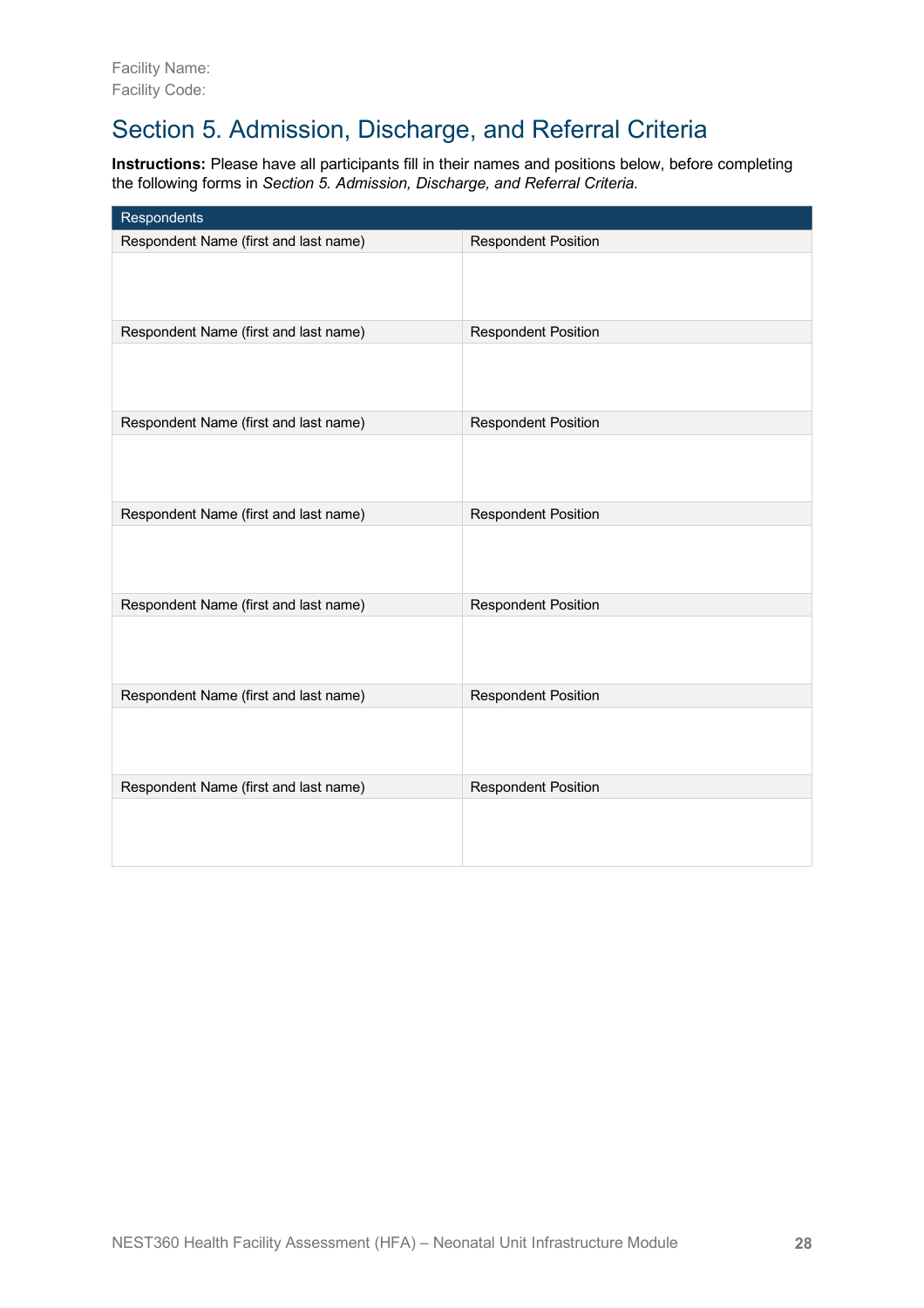## Section 5. Admission, Discharge, and Referral Criteria

**Instructions:** Please direct these questions to the nurse(s) in charge. Either write a summary or take a photo of official guidelines if available.

**Prompt:** "Now I'm going to ask you about admissions, discharge, and referral criteria."

| What are the admission criteria for the neonatal unit?                                                                                                            |
|-------------------------------------------------------------------------------------------------------------------------------------------------------------------|
|                                                                                                                                                                   |
|                                                                                                                                                                   |
|                                                                                                                                                                   |
|                                                                                                                                                                   |
|                                                                                                                                                                   |
|                                                                                                                                                                   |
|                                                                                                                                                                   |
| What are the admission criteria for neonates admitted to the paediatric ward?                                                                                     |
| (Write N/A if neonates never admitted into paediatric ward)                                                                                                       |
|                                                                                                                                                                   |
|                                                                                                                                                                   |
|                                                                                                                                                                   |
|                                                                                                                                                                   |
|                                                                                                                                                                   |
|                                                                                                                                                                   |
|                                                                                                                                                                   |
| What are the discharge criteria for the neonatal unit?                                                                                                            |
|                                                                                                                                                                   |
|                                                                                                                                                                   |
|                                                                                                                                                                   |
|                                                                                                                                                                   |
|                                                                                                                                                                   |
|                                                                                                                                                                   |
|                                                                                                                                                                   |
|                                                                                                                                                                   |
| What are the criteria for referring a newborn from this facility to a higher-level facility?<br>(If you are already the highest level facility, please write N/A) |
|                                                                                                                                                                   |
|                                                                                                                                                                   |
|                                                                                                                                                                   |
|                                                                                                                                                                   |
|                                                                                                                                                                   |
|                                                                                                                                                                   |
|                                                                                                                                                                   |
|                                                                                                                                                                   |
| What are the criteria for referring a newborn from this facility to a lower level facility?                                                                       |